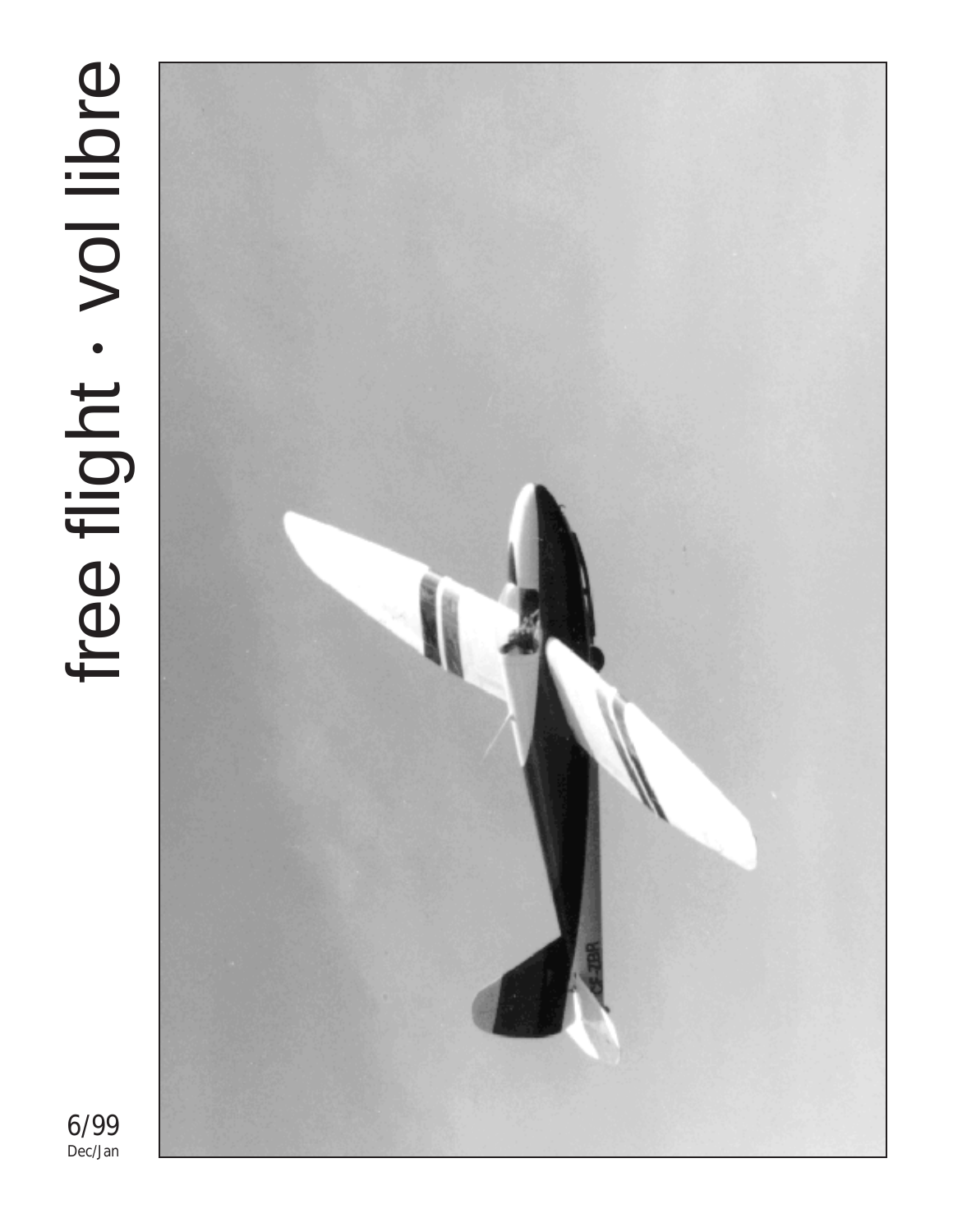## **Liaison**



*Harald Tilgner* After 18 years as Pacific zone director, our colleague Harald Tilgner is retiring from the SAC board of directors. During his tenure that spans almost two decades, Harald will have witnessed many changes with the board, evolving to a small hands-on work group. A true gentleman, Harald will be remembered for his passionate support of the issues that were dear to him. A true democrat, he always rallied to support the direction that the board had voted on. I want to personally thank him for his contribution and dedicate to him this last issue of *free flight* of this century.

*Safety* Another year with very discouraging results I am sad to report. The board spent considerable time at our last meeting in Ottawa. We elected to meet at our office in order to allow SAC's Safety director Dan Cook to attend. Dan took time away from his house building project to discuss how SAC can work effectively to significantly change our record. Safety is everyone's responsibility. In that light, may I suggest that you subscribe to SAC'S safety newsletter. It is free and it is on the Internet at: *<http://lark.gawd.mb.ca/mailman/listinfo/ftsc>*. Also, the board has approved a Y2K budget to enable the presentation of safety seminars across Canada. While your presence is optional, safety is such an important issue that it should be everybody's business to attend.

*Insurance* Safety and insurance go hand in hand. Please, please take some time to read Richard Longhurst's piece on page 20. The cost of insurance comes out of our collective pocket! We need a global change of behaviour, rapidly. In fact we need for all of us to become change agents in our respective clubs. Otherwise, we will see costs escalate out of hand.

*AGM: here and South?* The next AGM will take place in Montréal 3-5 March 2000 hosted by MSC. There has been lots of talk about bringing change to this event. One possibility that we investigated is having our AGM in the same location as the SSA convention. They, by virtue of their size, put together a very substantial event. I have communicated with Larry Sanderson, the president of SSA, and he is very open to the idea. This is something we could do every two or four years. We could choose the year they have it in a city close to the Canadian border or in a sunny location. I'm asking for your feedback. E-mail or regular mail is preferred for your reply.

*1999 Bye Bye* Another soaring season is history, the last one of the century. I hope it has been a good one and that your dreams of flying free have been fulfilled. I am already working on my objectives for the year 2000, with an early start in January at Fayence in southern France. Then it will be ridge soaring in Pennsylvania in April with the hope that I will not lose my barograph trace on the 500 kilometre Diamond distance track.

To all of you, your friends and family, my very best wishes of a healthy, happy and prosperous year 2000. May all your dreams be fulfilled!



*1999 Bye Bye* Bonjour à tous. J'arrive à l'avant dernier de ces carnets. Vous seriez surpris de voir combien vite la date de tombée revient. Soixante jours coulent entre nos doigts comme du sable sec. L'année 99 a été plutôt positive dans l'ensemble. Les Nationales se sont déroulées sans grands problèmes. Je veux remercier encore une fois MSC et Québec pour nous avoir rendu accessibles un de leurs remorqueurs et les pilotes. Sans vous, le résultat n'aurait pas été le même.

*AGM* L'assemblée annuelle aura lieu la première fin de semaine de Mars 2000. MSC a accepté la responsabilité d'organiser cet évènement. Les détails des activités vous seront communiqués sous peu. La dernière assemblée tenue à Longueuil date de bientôt six ans. Ce fut une des plus fréquentées des dix dernières années. Ce serait chouette d'obtenir le même niveau de participation. Nous explorons la possibilité de tenir cet évènement conjointement avec la SSA de temps à autre, une année sur deux ou quatre par exemple. Nous pourrions profiter de leur convention qui est des plus intéressantes.

*Relève* Je voudrais souligner qu'en 2001 se termine mon cinquième et dernier mandat comme directeur de la zone Québec et Atlantique. Dans l'année qui vient, je verrai à susciter, si le besoin en est, les candidatures afin de remplir ce poste. Si vous croyez que vous pourriez servir l'organisation en vous impliquant comme membre du conseil d'administration, je suis à votre disposition pour vous éclairer sur ce que cela implique.

À tous mes amis vélivoles, à vos familles, mes meilleurs veux que l'an 2000 soit rempli de bonheur santé et prospérité. Que vos rêves les plus chers s'accomplissent.

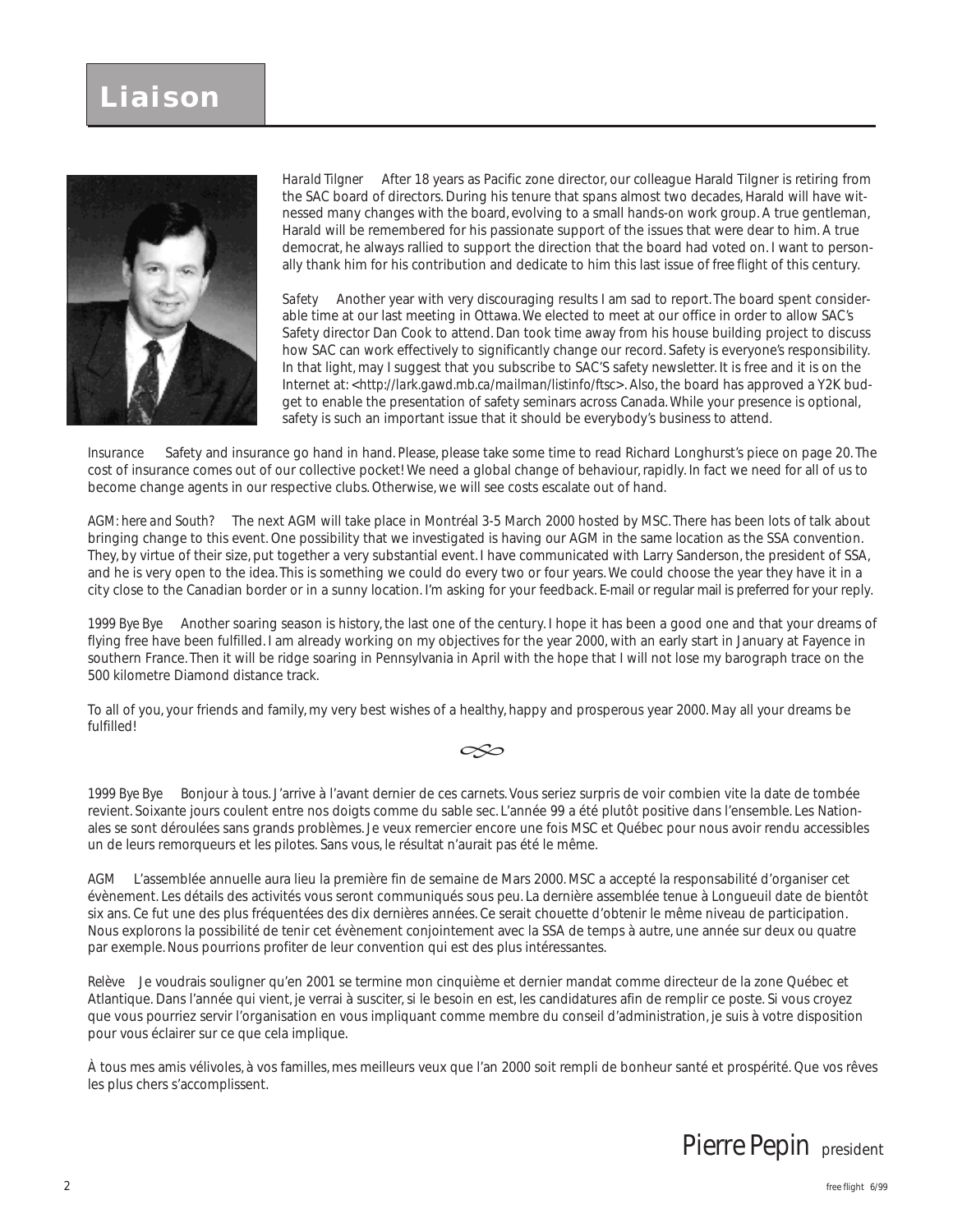# free flight • vol libre

## 6/99 Dec/Jan

The journal of the Soaring Association of Canada Le journal de l'Association Canadienne de Vol à Voile

| ISSN 0827-2557 |  |
|----------------|--|
|                |  |

- 
- 
- 
- 
- 



#### **Cover**

Matt Kazakoff of the East Kootenay Soaring Club, in his 1-23, ZBR, near Invermere, BC *photo: Renee Machat*

- **Elvie Smith 4** biography a life in aviation ✦ *Barrie Jeffery*
- **the light sailplane 6 6** the path to microlift soaring ♦ Bruce Carmichael
- **thermal forecasting 8** do it yourself calculation of soaring conditions ✦ *Frank Pennauer*
- **spacial disorientation 11** no confusion but all wrong ✦ *Daniel Johnson*
- **it was a dark and stormy night 14** getting club XC training is not easy ♦ the Bald Eagle

#### DEPARTMENTS

- **5** *Letters & Opinions*  Glad to be back, gliding tales from my father, a tidy solution
- **16** *Safety & Training*  hard thoughts on an accident, communicate conditions
- **18** *Hangar Flying*  getting the word out, CAS news, total elapsed time scoring, more PW-5s coming to Canada, to the edge of space, what's new in Invermere
- **20** *SAC News*  insurance and safety accidents will cost you more, coming events
- **22** *FAI Page*  badge register

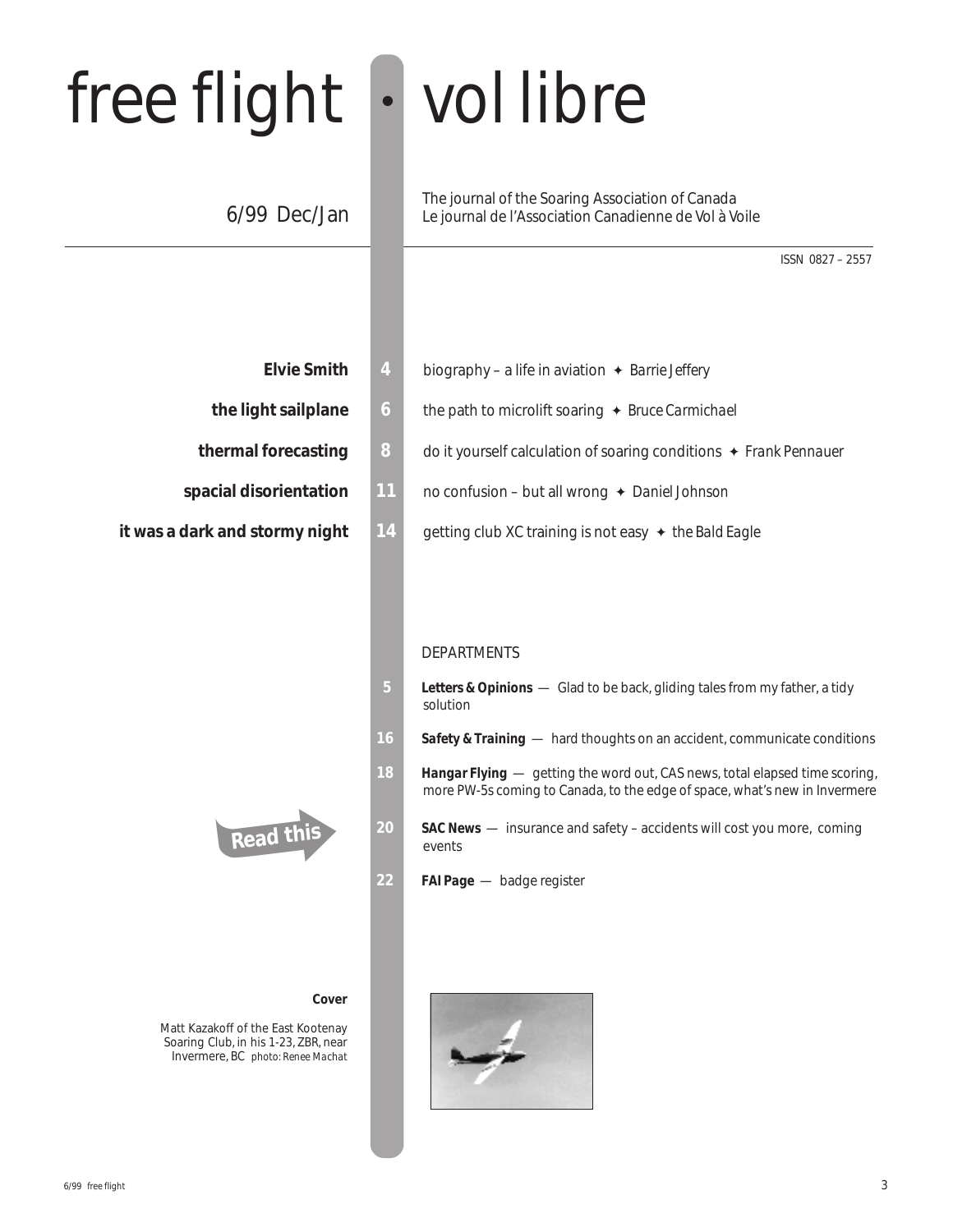

#### **Barrie Jeffery**

Elvie Smith, a member of the Gatineau Gliding Club for almost 50 years, passed away peacefully on 4 August at his home in St. Lambert, Quebec at the age of 73.

Elvie was born in Eatonia, Saskatchewan on 8 January 1926. He graduated in Mechanical Engineering in 1947 from the University of Saskatchewan and in 1949 completed his Master's degree at Purdue University, then joined the National Research Council Engine Laboratory in Ottawa.

After eight years of gas turbine research at NRC including valuable developments in afterburner design (demonstrated both in test cells and in a flying test bed), he joined a dozen engineers at Pratt and Whitney Canada — then known as United Aircraft of Canada Limited — to develop a Canadian industry focussed on small gas turbine engines. The first product was the famous PT-6 turbine — 45,000 of which have been produced in several models to date. Elvie rose steadily in P&WC, through chief engineer to vice-president positions, President and CEO (1980) and Chairman and CEO. Throughout the decades, he maintained his love of gliding and recreational flying.

Elvie joined the Gatineau Gliding Club in late 1949 or early 1950 while the club was operating at Carp Airport. He soloed both in gliding and power, training on a Tiger Moth, the club towplane. He received a power licence, gliding licence, and instructor's rating in short order. About 1951, he and another member designed a fixed wheel installation for the club's Grunau Baby sailplane. His fourteen pages of stress analysis were approved by the Department of Transport, and the installation performed admirably.

In 1955 Elvie, as new president of the club, declared the club's No.1 objective was to win Canada's first Gold C badge. On the second day of the season he flew to Belleville, Ontario, not quite far enough. But the objective was reached before the season was over. Elvie completed the fourth Canadian Gold C in 1957 with a 195 mile flight in the club Olympia, from Pendleton to Notre Dame du Bois, Québec on 8 June. He also earned a Diamond for a goal flight of 190 miles from Brantford to Elmira, NY in an Air-100 on 6 August 1957.

In spite of moving from Ottawa to St. Lambert in 1957, Elvie maintained his ties with GGC. Elvie had his summer cottage at Pendleton airport. He and his wife Moy raised four children. Elvie transmitted his love of flying to the whole family and they all, including Moy, trained on a home-made wood and plastic sheet biplane glider, using car  $\Rightarrow$  **p19** 



#### **The SOARING ASSOCIATION of CANADA**

is a non-profit organization of enthusiasts who seek to foster and promote all phases of gliding and soaring on a national and international basis. The association is a member of the Aero Club of Canada (ACC), the Canadian national aero club representing Canada in the Fédération Aéronautique Internationale (FAI), the world sport aviation governing body composed of national aero clubs. The ACC delegates to SAC the supervision of FAI-related soaring activities such as competition sanctions, issuing FAI badges, record attempts, and the selection of Canadian team pilots for world soaring championships.

*free flight* is the official journal of SAC.

Material published in *free flight* is contributed by individuals or clubs for the enjoyment of Canadian soaring enthusiasts. The accuracy of the material is the responsibility of the contributor. No payment is offered for submitted material. All individuals and clubs are invited to contribute articles, reports, club activities, and photos of soaring interest. An e-mail in any common word processing format is welcome (preferably as a text file), or send a fax. All material is subject to editing to the space requirements and the quality standards of the magazine.

Images may be sent as photo prints or as high-resolution greyscale/colour .jpg or .tif files. Prints returned on request.

*free flight* also serves as a forum for opinion on soaring matters and will publish letters to the editor as space permits. Publication of ideas and opinion in *free flight* does not imply endorsement by SAC. Correspondents who wish formal action on their concerns should contact their Zone Director.

Material from *free flight* may be reprinted without prior permission, but SAC requests that both the magazine and the author be given acknowledgement.

For change of address and subscriptions for non-SAC members (\$26/\$47/\$65 for 1/2/3 years, US\$26/\$47/\$65 in USA & overseas), contact the SAC office at the address below.

| President                              | Pierre Pepin      |
|----------------------------------------|-------------------|
| <b>Vice President</b>                  | Richard Longhurst |
| <b>Executive Director</b> Jim McCollum |                   |
| <b>Treasurer</b>                       | Jim McCollum      |
| <b>Legal Counsel</b>                   | Robert Wappel     |
| <b>Secretary</b>                       | vacant            |
|                                        |                   |

**Cant SAC office:** 101 – 1090 Ambleside Drive

Ottawa, ON K2B 8G7

tel: (613) 829-0536 fax: 829-9497 e-mail: *sac@sac.ca* website: *www.sac.ca*

Deadline for contributions: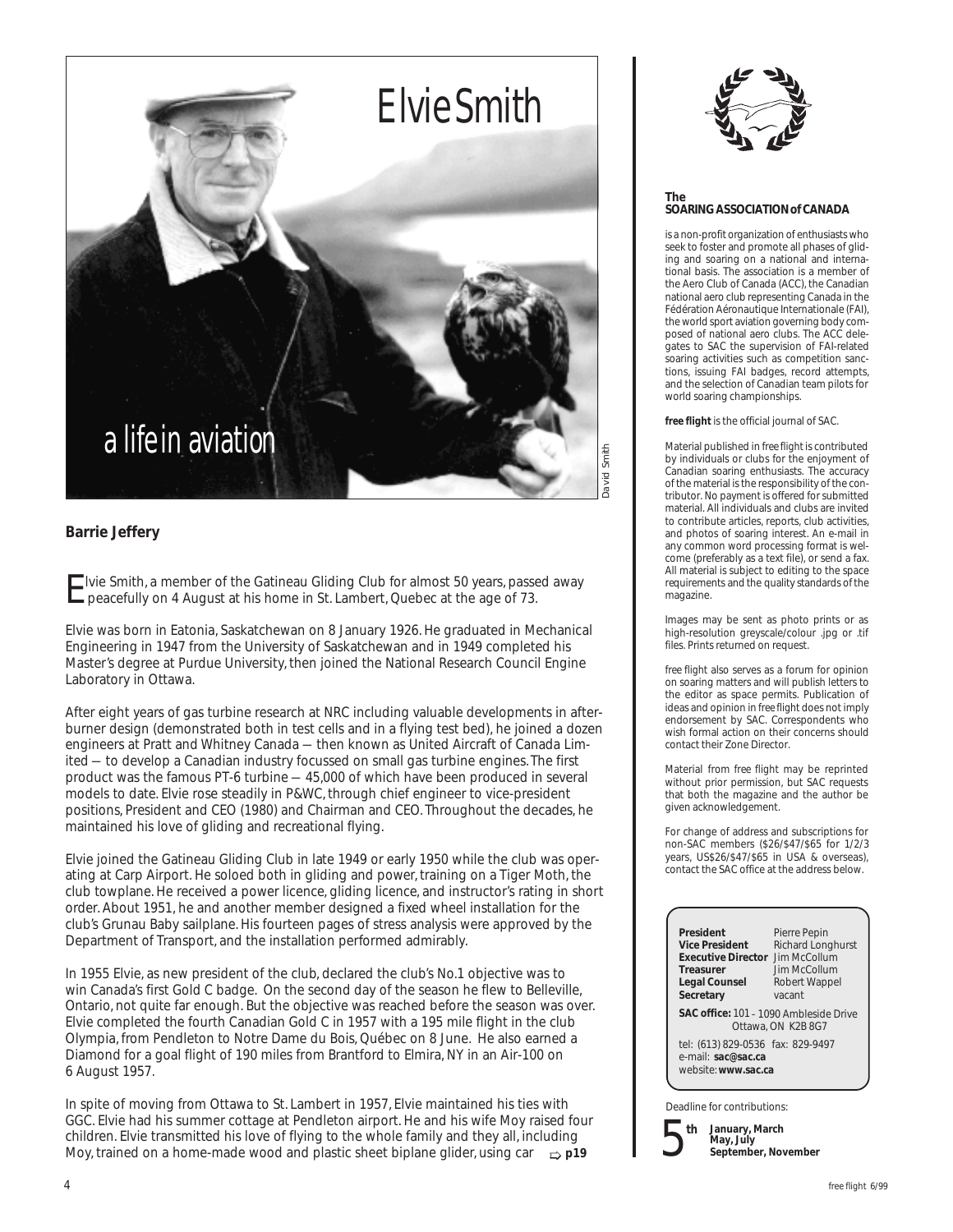#### **L'ASSOCIATION CANADIENNE DE VOL À VOILE**

est une organisation à but non lucratif formée d'enthousiastes et vouée à l'essor de cette activité sous toutes ses formes, sur le plan national et international. L'association est membre de l'Aéro-Club du Canada (ACC), qui représente le Canada au sein de la Fédération Aéronautique Internationale (FAI), laquelle est responsable des sports aériens à l'échelle mondiale et formée des aéro-clubs nationaux. L'ACC a confié à l'ACVV la supervision des activités vélivoles aux normes de la FAI, telles les tentatives de record, la sanction des compétitions, la délivrance des insignes, et la sélection des membres de l'équipe nationale aux compétitions mondiales.

#### **vol libre** est le journal officiel de l'ACVV.

Les articles publiés dans *vol libre* proviennent d'individus ou de groupes de vélivoles bienveillants. Leur contenu n'engage que leurs auteurs. Aucune rémunération n'est versée pour ces articles. Tous sont invités à participer à la réalisation du magazine, soit par des reportages, des échanges d'idées, des nouvelles des clubs, des photos pertinentes, etc. L'idéal est de soumettre ces articles par courrier électronique, bien que d'autres moyens soient acceptés. Ils seront publiés selon l'espace disponible, leur intérêt et leur respect des normes de qualité du magazine.

Des photos, des fichiers .jpg ou .tif haute définition et niveaux de gris peuvent servir d'illustrations. Les photos vous seront retournées sur demande.

*vol libre* sert aussi de forum et on y publiera les lettres des lecteurs selon l'espace disponible. Leur contenu ne saurait engager la responsabilité du magazine, ni celle de l'association. Toute personne qui désire faire des représentations sur un sujet précis auprès de l'ACVV devra s'adresser au directeur régional.

Les articles de *vol libre* peuvent être reproduits librement, mais le nom du magazine et celui de l'auteur doivent être mentionnés.

Pour signaler un changement d'adresse ou s'abonner, contacter le bureau national à l'adresse à la gauche. Les tarifs au Canada sont de 26\$, 47\$ ou 65\$ pour 1, 2 ou 3 ans, et de 26\$US, 47\$US ou 65\$US à l'extérieur.

#### **EDITOR**

Tony Burton Box 1916 Claresholm, AB T0L 0T0 tel & fax (403) 625-4563 e-mail *free-flt@agt.net*

Any service of Canada Post to above address. Any commercial courier service to 335 - 50 Ave W

**COMMERCIAL ADVERTISING** SAC office (613) 829-0536 e-mail *sac@sac.ca*

#### Date limite:



**janvier, mars mai, juillet septembre, novembre**

# letters & opinions

#### **Glad to be back**

As a member of Huronia Soaring, I quit the club and quit flying in 1984 for personal reasons, and the club closed its books in 1986.

Both of its aircraft, a 1-23 (CF-ZBR) and a 2-22 (CF-PLT), were stored in a barn near Midland for a few years until its roof caved in! The 1-23 moved to the west *(recently sold out of Invermere)*, and PLT remained here until Ron Seyffer, Dick Melton and I purchased it from the club in 1993.

What a sorry sight it was to begin with: the bottom of the fuselage was packed solid with racoon crap, the fabric was torn in places, there was a dent in the trailing edge of a wing, and the canopy was crushed.

The fuselage was scraped, scrubbed, fabric replaced as necessary, stripped of paint, then refinished. Nothing more was done from 1994 to 1999. In February this year, I went at the wings — stripping, patching and repainting. The C of A was not a big problem except for a glitchy compass. Getting the C of R was something else, frustrating, as I am sure anyone who has had to deal with Transport Canada will know.

While waiting for the paperwork to come through, Doug Murray proceeded to rub the rust off my flying abilities with a Blanik. I was amazed at the deterioration 15 years of inactivity had brought about.

Finally the paperwork was in the mailbox. Doug test flew the ship for me and gave her a pass. His only complaint was a rattle in the wing joint fairing strip, but he said it made a great built-in stall warning! It has been quietened down since, though.

I may be a little prejudiced but I think the old girl flies better now than she ever did. I won't say the same for myself, but I'm working on it. As much as I enjoy flying with Doug, it was a real treat to take off in PLT by myself again, and once again be a member of SAC.

#### **Daws Campbell** Beaver Valley Soaring

#### **Gliding tales from my father**

When I was a boy there were amongst the family photographs several of my father (Douglas Proudfoot) and my uncle (John Hannay) with a primary glider.

Upon questioning, I heard of their ventures with the "Border City Glider Club" in the late '20s in Windsor. Dad had put an ad in the newspaper looking for people interested in starting a gliding club. When the club was formed they bought a *Detroit Gull* primary glider. The factory sent an instructor (a Mr. Duncan, seated on the glider) to start them off. He demonstrated short hops and tutored them for an afternoon.

Father worked for "Dodge Brothers" and had a car. They would autotow the glider on the automobile test track/grounds. Someone coaching would be in the "rumble seat" facing to the rear and would shout instructions back to the student pilot. Flight times were sometimes recorded in seconds. Dad allowed as how on his first flight he had got it all wrong and had a very heavy landing. "I thought I had broken every bone in my ass." These where very shocking words to hear coming from him.

Sometime in their two or three years of flying, they took the glider to the  $\Rightarrow$  **p17** 



**PLT gets its test flight over Meaford, ON on 30 August.**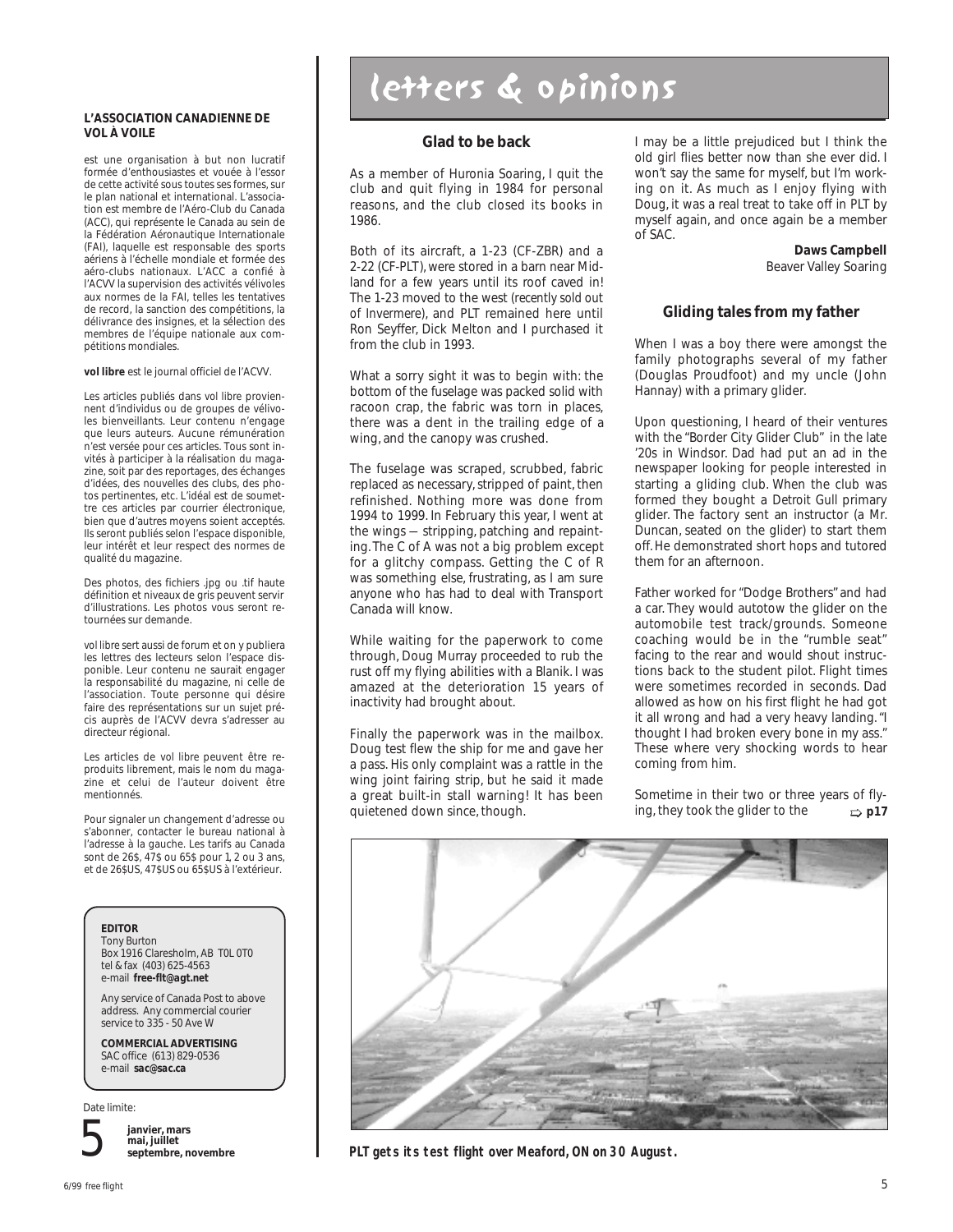# *The Light Sailplane The Light Sailplane*

the path to "microlift" soaring

#### **Bruce Carmichael**, *SOARING*

AUL MacCREADY predicted in 1959 that a sailplane with a minimum sink of 1 ft/sec could stay up anywhere any time of day. Bruce Carmichael in 1962 **PORTADY** predicted in 1959 that a sailplan with a minimum sink of 1 ft/sec could stay up any where any time of day. Bruce Carmichael in 1962 conducted a study of the design requirements to reach a sink of 1 ft/sec. In 1993, Jim Maupin and Irv Culver created the *Carbon Dragon* ultralight sailplane. By 1995 Gary Osoba had, in a *Carbon Dragon*, repeatedly demonstrated soaring flight in the early morning and late evening and saves from as low as 50 feet. Furthermore, he has gone long distances at altitudes under 1000 feet by S-turning without circling. Gary has named this new procedure "Microlift" soaring. A light sailplane designed to fly in microlift conditions is a very interesting possibility, and is worthy of consideration.

**Defining the microlift sailplane** The characteristics which distinguish the microlift sailplane from other categories are: low empty weight, low sinking speed and small turning radius. Some light sailplane designs achieve low empty weight due to small size but do not necessarily have low sink or small turn radius.

#### **Assigning numbers to the pertinent characteristics**

The present interest in microlift soaring generated by Gary Osoba's flights in the *Carbon Dragon* (ref 18 – *all references are listed on page 17)* turns our attention to low wing loading to achieve small turn radii, and to low values of gross weight / wingspan2 which is a direct measure of sinking speed. We seek wing loadings of 2.5 psf and span squared loadings of 0.2 and hopefully down to 0.1 psf. United States regulations for unlicensed sailplanes limit the empty weight to 155 pounds. The latest light, strong composite materials will be required to meet this weight at sufficient wingspan.

What can we learn from the past? Von Langsdorff's book, "Das Segelflugzeug" (ref 1), presents geometric and weight data on gliders and sailplanes from Lilienthal to the end of 1929. See the table below for data. All of these ships, while fragile, were built before the composite revolution. The 23.5 lb *Pelzner* hang glider, the 41 lb Lilienthal mono-

| Glider                                                                              | a - span                               | b - empty                             | max wing                                    | span loading                                       |
|-------------------------------------------------------------------------------------|----------------------------------------|---------------------------------------|---------------------------------------------|----------------------------------------------------|
|                                                                                     | (ft)                                   | $wt$ (lb)                             | loading (psf)                               | max(b/a <sup>2</sup> )                             |
| Espenlaub                                                                           | 55.7                                   | 242                                   | 1.9                                         | 0.135                                              |
| Konsul                                                                              | 61                                     | 285                                   |                                             | 0.12                                               |
| Weltensegler                                                                        | 52.7                                   | 95                                    |                                             | 0.09                                               |
| Farrar                                                                              | 61                                     | 175                                   |                                             | 0.094                                              |
| recent<br>Avia Canard<br>Silent<br>$RP-1$<br>Tempest<br>Carbon Dragon<br>Light Hawk | 44<br>39.4<br>25<br>42.5<br>44<br>49.2 | 98<br>369<br>116<br>220<br>145<br>150 | 2.85<br>3.42<br>2.05<br>2.6<br>2.05<br>2.78 | 0.145<br>0.237<br>0.163<br>0.216<br>0.163<br>0.135 |

plane, the *München*, the *Espenlaub,* and the Darmstadt *Konsul* define the lower boundary of empty weight against span. None of the empty weights exceed 300 lbs, even up to a 61 ft span. The range of wing loadings runs from 1.3 to 2.6 psf independent of span. Span squared loadings (to which we expect the sinking speed to be proportional) were below 0.3 by 36 ft span, below 0.2 by 45 ft span and down to 0.13 by 61 ft span.

#### **More recent approaches to microlift soaring**

Using composite technology, the Swiss Engineer Farner designed and built a 44 ft span, 98 lb empty weight foot launched canard with 2.85 psf wing loading and 0.145 psf span squared loading. Other recent designs are in the table below. The *Carbon Dragon*, from Osoba's accounts, is sufficiently low in span loading for very interesting microlift soaring. The Dan Howell 15 metre span *Light Hawk* is under construction as the next step beyond *Carbon Dragon*. This composite design is as slick as any racing sailplane, being built in 5-axis CAD/CAM milling machine cut female molds formed at the Raspet Flight Research laboratory in Mississippi.

#### **Characteristic data for old and new light sailplanes**

Wing loading, empty weight, and span squared loading for a number of sailplanes with empty weight under 300 lbs, wing loadings under 3 psf, and span squared loadings under 0.3 psf when plotted against wing span shows that the span squared loading falls below 0.2 at 35 ft span and below 0.1 at 55 ft span for the best cases. It should be noted that aspect ratio has little effect on minimum sinking speed.

The wing loadings of several light sailplanes from manpowered to the *Phoenix* are compared in upper Figure 1. The lower graph plots their published minimum sink speeds against their span squared loadings. We see a sink of 2 fps at span squared loading of 0.21 decreasing to 1.5 fps at 0.14, to 1 fps at 0.08, and 0.6 fps at 0.014 in the realm of the man-powered machines. If indeed a value of 0.08 is required to achieve 1.0 fps sink, the maximum empty weights with 160 lb payload are very low: 40 lb at 50 ft span, 125 lb at 60 ft span and 250 lb at 70 ft span. Gary Osoba has shown microlift soaring potential at span squared loading of 0.163. It's more important to have good maneuverability and protection against ground rash than to hold out for a 1 fps sinking speed.

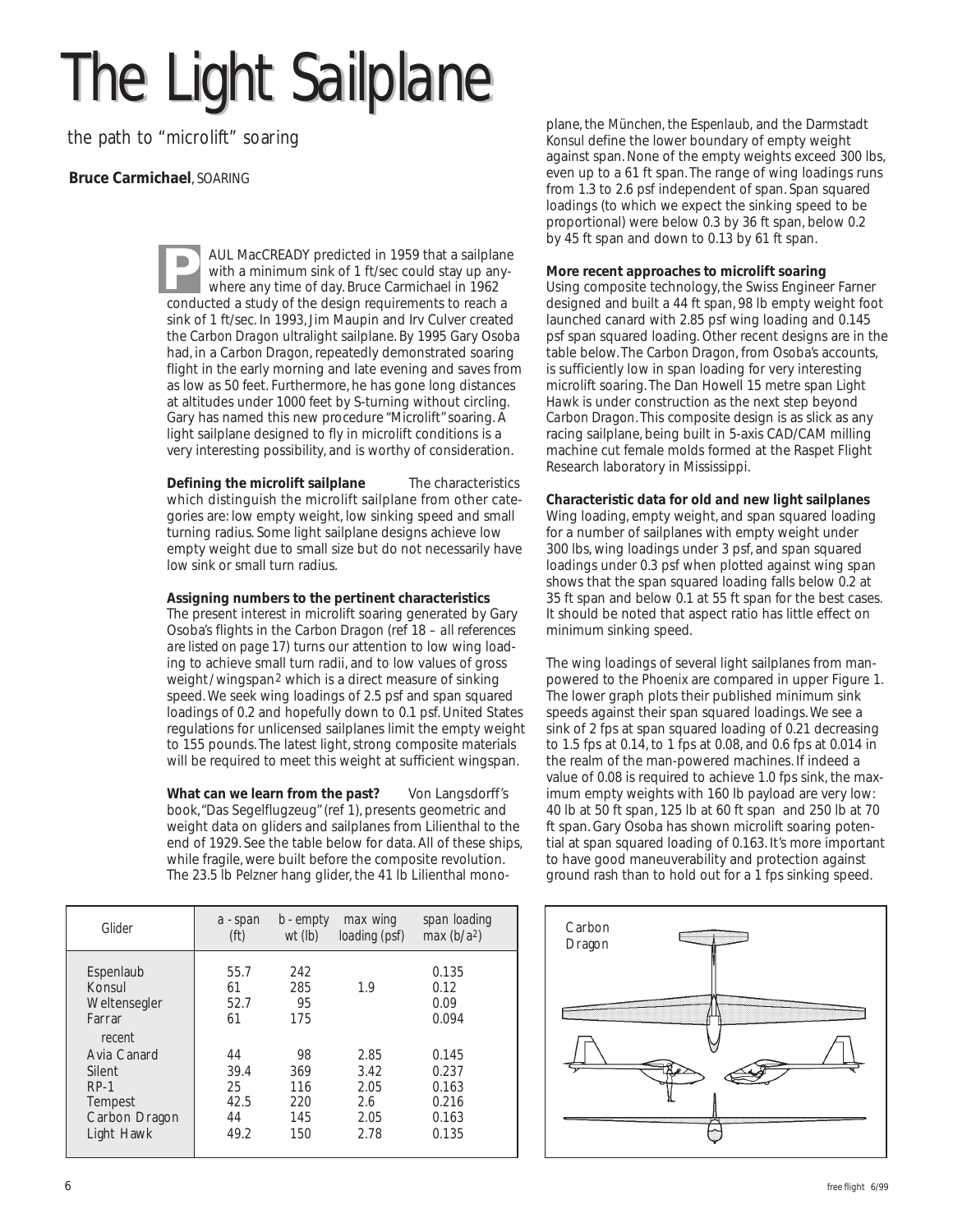**Turning considerations** The effort to obtain the lowest possible sinking speed inevitably leads to larger wing span with its adverse effect on rapid maneuverability. At a lift coefficient of 1.5 and a 40 degree bank angle, the turn radius decreases from 82 feet at a wing loading of 3 psf to 55 feet at a loading of 2 psf. At a lift coefficient of 2.0, the radius decreases from a value of 61 feet at a 3 psf to 41 feet at a wing loading of 2 psf. The *Carbon Dragon* settled for a 44 foot wingspan and a minimum sink of 1.65 fps. The *Light Hawk* is attempting to reduce the minimum sink to 1.35 fps by increasing span to 50 feet and using the latest composite materials to keep empty weight to 150 lb. For a wing loading of 2.78 psf and a lift coefficient of 1.6, at a 40 degree bank angle, the turn radius of the *Light Hawk* is 70 feet compared to the wingspan of 50 feet. Calculations indicate that the full span flaperons are capable of overcoming any overbanking tendency due to the large differences in velocity along the span during turning flight.

**Safety considerations** Microlift soaring at low speed and altitude must be approached cautiously. An airspeed which is a low multiple of possible gust velocity may result in an upset beyond the available control power to overcome. This may result in overspeeding beyond redline and the following recovery may result in structural failure. Paul MacCready warned at the beginning of the hang glider development in the early '70s that the turbulence and gust strength is a direct function of wind speed. One should limit the wind speed at which one will fly very low wing loading sailplanes. Sailplane pilots should learn all they can from hang glider pilots who have been flying low and slow since 1970. The microlift sailplane is an attempt to fly as slow and circle as tightly as the hang glider but with much lower sink speed, three-axis control and better penetration. Each of us owes this wonderful universe one death, but it should not be premature. Proceed with care as you develop these more soarable sailplanes of the future.

**Forward or backward?** Will the present effort result in large scale acceptance of this type of soaring or will it be a giant step backward? Ray Parker, an early soaring pilot in the USA, once said to me (when I first began talking about this type of flight in 1953), "This is sort of where we came from and although pilots walked away from low and slow crashes, they spent a lot of time rebuilding compared to flying. Soaring became more practical when we increased wing loadings." Ray's admonition is haunting but our increased knowledge of low Reynolds number aerodynamics and control systems may answer some of the concerns. The light sailplane is a fascinating new realm in soaring, creating questions and challenges for us all. ❖



#### **Summary of steps leading to microlift soaring**

- The Darmstadt *Konsul* of 1924 (ref 1) had many of the characteristics needed for microlift soaring.
- The 1937 Bossi-Bonomi man-powered *Pedialente* with 55.7 ft span, 1.58 psf wing loading and 0.115 psf span squared loading reported a sinking speed of 1.05 fps with the props removed. This and more modern man-powered machines are too delicate and inconvenient for our present purposes but some of the technology can be adapted.
- The 1958 Eppler-Naegele *Phoenix* of (ref 3 and 5), the first composite sailplane, achieved 1.64 fps sink at 3.4 psf wing loading and 0.193 psf span squared loading and was a practical sailplane.
- The 1959 comment by Paul MacCready (ref 4) that a sailplane with a sinking speed of 1 fps could stay up anywhere, anytime, in daylight, led Bruce Carmichael (ref 6) to study the required characteristics. The 1962 study showed that a 56 ft span sailplane with a 1.6 psf wing loading and a 0.07 psf span squared loading would sink at 1 fps.
- Encouraged by this study, Franklin Farrar of Vanderbuilt University built the Bird Flight Research ship (ref 7) in 1966. Calculated sink was near 1 fps, but ground damage prevented full flight testing.
- The philosophy of the light sailplane and "supersoarability" was taken up by Richard Miller in 1972 and then others through to 1998 (ref 8–19).
- In 1972, the Swiss Engineer Farner developed the 44 ft span foot-launched *Avia Canard*.
- In 1995, Gary Osoba reported (ref 18) microlift soaring including noncircling soaring in convective bands using the *Carbon Dragon*.
- The Stan Hall Gust Load Study for low wing loadings (ref 20) was presented to the OSTlV Sailplane Design Board during the September 1998 light sailplane reports at the National Soaring Museum. Construction is proceeding on the very clean *Light Hawk* which is slated for microlift exploration.

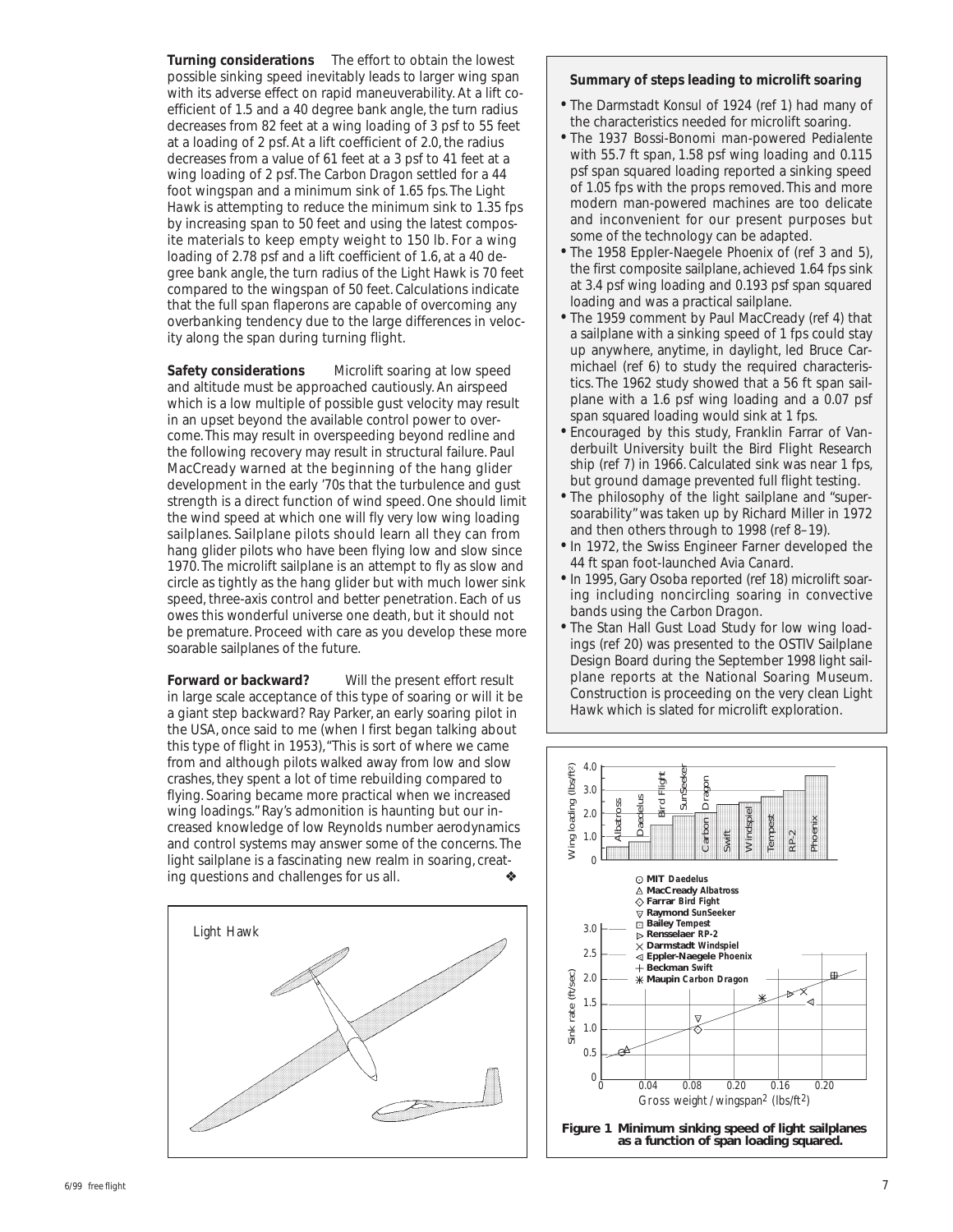# *Thermal Forecasting*

#### **Frank Pennauer**, York Soaring

*D*UE TO THE DIFFICULTY in obtaining soaring weather forecasts in our part of the world, a knowledge of meteorology — specifically the part that applies to soaring — is an absolute requirement for all glider pilots who wish to get the most out of their flights. At the same time, it's also desirable to be able to forecast the soaring conditions on a daily basis. For this reason, I have experimented for years with established methods but very limited data and made certain assumptions to calculate forecast soaring conditions for my own use. Since the advent of the experiments to obtain sounding data from satellite scans by the National Atmospheric and Oceanic Administration (NOAA) in the USA, giving frequent, precise and readily available data on the Internet, the prediction of soaring conditions has been made much easier. In this article I outline the criteria, methods and tools to forecast soaring conditions that I use, since I have found that the predictions so established were close to the actual conditions encountered.

The development and quality of thermals depends on the instability of the air from the surface upwards (due to surface heating) and the temperature profile of the environmental airmass from the surface to the 600 mb level, including the effect of other environmental factors such as wind, cloud, surface, moisture, etc.

To assist us with the forecasting, we download from the NOAA web page the temperature/moisture and wind soundings of the layer of the airmass for the soaring area we are interested in. In order to obtain the readings that we require, we plot these soundings on a thermodynamic diagram, preferably the Stueve diagram, as this is the easiest to interpret. We will also make use of a psychrometer to measure dry and wet bulb temperature to obtain the air temperature and the dew point. Also a



simple wind speed measuring device will be of help.

#### **Thermal trigger temperature – figure 1**

Trigger temperature is obtained by locating a point 4000 feet above ground level (agl) on the temperature sounding plotted (1-2) on the Stueve diagram and lowering it adiabatically (along the dry adiabat) to ground level (3-4), and then adding 1 degree C.

#### **Maximum altitude of thermals – figure 1** Obtain maximum forecast temperature for your airfield, locate the airfield elevation and temperature (5) on the

upwards along the dry adiabat where it intersects the sounding plot (6). This will be the maximum predicted dry thermal height above ground.

#### **Thermal Index (energy potential) – figure 2**

The Thermal Index (TI) is defined as the potential temperature at a given pressure level minus the potential temperature for the expected maximum surface temperature. The greater the negative value, the greater the energy and the thermal strength. The Thermal Index is obtained as follows:



ture at the 850 mb and the 700 mb levels and obtain the maximum forecast surface temperature together with airfield station pressure in millibars. Then plot these as shown on figure 2 on the Stueve diagram. The maximum forecast high temperature for the airfield is moved upwards along the dry adiabat to the 700 mb level. The temperature where the dry adiabat intersects the 850 mb level (2) is subtracted algebraically from the environmental (sounding) temperature (4). This is the 850 mb TI (-3.5). Proceeding the same at the 700 mb level (3), you obtain (5) the TI of +3.0 for this level.

A TI range of 0 to -3.0 indicates weak lift (1-2 knots). A TI of -3.0 or less indicates moderate lift (2-6 knots) and a chance of a sailplane reaching this altitude. A TI of -8.0 or less indicates strong lift which will hold together in strong wind. The TI is only an indicator of dry thermals, the effect of water vapour and condensation is considered in the next paragraph. The TI is not a good indicator for thermal strength in mountain areas as several other factors influence thermal development there.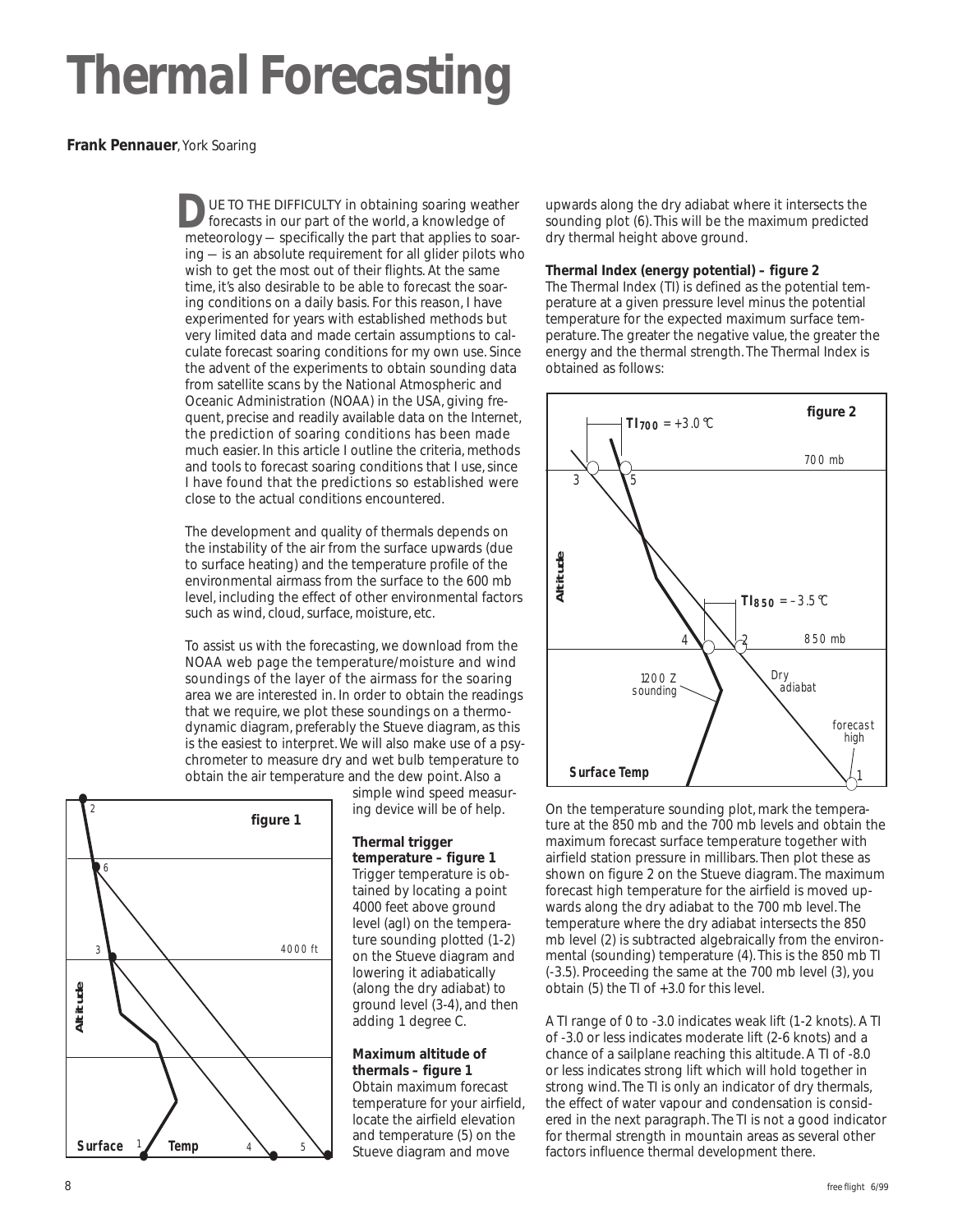#### **The cloudbase and cloud structure**

The forecast high temperature minus the forecast dew point in degrees C multiplied by 400 feet is the predicted maximum cloudbase. But using a thermodynamic, in our case the Stueve diagram, and the morning sounding is not only the more precise method of predicting the cloudbase and cloud tops, but also the trigger temperature, the thermal index and any other factors which might influence the thermal quality.

#### *Example 1 – fair weather cumulus*

From the morning sounding at 1100Z we have extracted the data values (Ex #1 in the table) and enter these figures on the Stueve diagram below, and plot the temperature sounding (1-2) and the dew point sounding (3-4). Then we enter the maximum forecast temperature of 25°C on the 957 mb line (the surface at 5) and move it upward along the dry adiabat to where it intersects the surface dew point (3) which has been raised upward along the dewpoint lapse rate line (6). At this level condensation occurs which will be cloudbase. From (6) we continue to move the temperature upward, along the wet adiabat to where it meets the sounding (the inversion at 7) which will be the tops of the cumulus.

We have now determined that the predicted cloudbase at the maximum forecast temperature should be at a height of 4300 feet with tops at 5100 feet agl. As the dew point plot indicates that the environmental airmass humidity is fairly low, the cu should dissipate rather quickly after a warm air supply from the ground is interrupted. This situation will not only provide sufficient clear sky to ensure uninterrupted surface heating and thermal supply, but also enable the pilot to distinguish between



#### **Data for 3 examples of atmospheric conditions (press, temp** °**C, and dew point** °**C). See diagrams.**

|     | Fx #1                | Fx #2           | Fx #3       |
|-----|----------------------|-----------------|-------------|
| mb  |                      |                 |             |
| 957 | 15.5                 | 14.8            | 15.0        |
|     | 14.5                 | 14.5            | 16.0        |
| 925 | 16.5                 | 16.5            | 16.2        |
|     | 10.0                 | 142             | 14.5        |
| 850 | 31                   | 12 2            | 10.5        |
|     | 10 O                 | 11 <sub>O</sub> | 120         |
| 825 | Ω5<br>81             |                 | 9.5<br>10.4 |
| 800 | $-2.0$               | 9.3             | 85          |
|     | 10 O                 | 75              | 15.5        |
| 780 | 12 $\Omega$<br>$-31$ |                 |             |
| 750 | 9.8                  | 72              | 12.7        |
|     | $-5.2$               | 50              | 70          |
| 700 | $-92$                | 63              | 35          |
|     | 50                   | -0.5            | 8.5         |

developing and dying cumulus. From this plot we can also establish the trigger temperature 22°C and the TI of -4.5 at 850 mb, predicting a moderate thermal strength of 2–3 knots. The cloudbase and tops can be established in the same manner for the trigger temperature and for any temperature/dew point measurements taken with the psychrometer at the airfield by marking the appropriate numbers on the Stueve diagram following the procedure above.

#### *Example 2 – overdeveloping cumulus*

From the morning soundings at 1100Z we extracted the data values (Ex  $#2$  in the table) and enter on the Stueve diagram the temperature sounding (1-2) and the dew point sounding (3-4) figures. We see from the dew point plot (3-4) that the environmental humidity is very high and therefore decide to establish first the surface temperature required to form the first cu.

Hence we proceed by extending the surface dew point (3) upwards along the dew point lapse rate to where it intercepts the temperature sounding (6). Extend this point downwards along the dry adiabat to the surface (5) where we read off the temperature of 22°C which will trigger the condensation/cloudbase at 2950 feet agl (6).

> From this point, following the wet adiabat (dotted line) to where it intercepts the temperature sounding (7), will be the minimum tops of cu at 6900 feet agl. Some cu will be higher as the momentum of the thermal energy will break through the weak inversion.

The high humidity of the environmental air, which will be mixed into the rising air, provides a higher moisture content and potential energy (release of heat due to condensation). This will increase the volume of the cloud and prevent them from drying out. This will create a lot of dead clouds hanging in the sky making it difficult for the glider pilot to decide which cu is still in active thermal development. In the worst case, large cumulus will cover most of the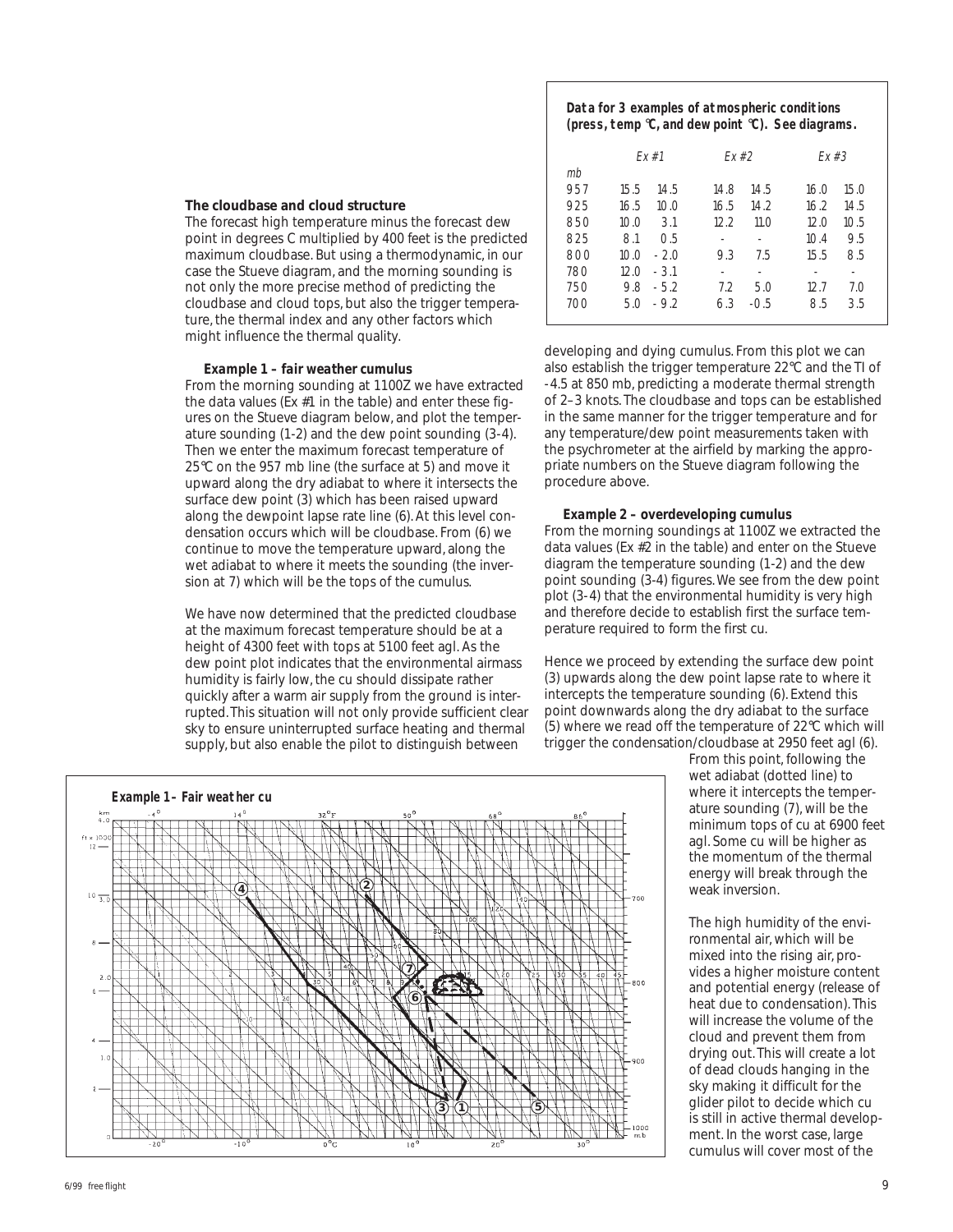

sky preventing any further surface heating and thermal development. This will not necessarily lead to the dissipation of the clouds but will prevail well into the evening. Although there will be little or no lift coming from the surface, there will possibly still be good lift close to cloudbase.

#### *Example 3 – spreading out cumulus/stratocumulus*

From the morning sounding at 1100Z we have extracted the data values (Ex #3 in the table) and enter these figures on the Stueve diagram below, to plot the temperature sounding (1-2) and dew point sounding (3-4).

#### Additional data:

Forecast maximum temperature: 24°C Forecast surface wind: 280° at 12–15 knots.

Due to the high humidity of the environmental air that is indicated by the dew point plot, we can expect an early development of cloud. Therefore we begin by mov-



#### **The effect of surface wind and wind shear**

When thermal conditions exists, surface wind will effect the thermal quality as follows:

| 0-10 km/h (5 kts)   | Very good                        |
|---------------------|----------------------------------|
| 10-20 km/h (10 kts) | Good and usable                  |
| $+25$ km/h (13 kts) | Good but broken up,              |
|                     | difficult to use below 2000 feet |
| $+40$ km/h (20 kts) | Unusable to 3000 feet.           |
|                     | above good and usable            |

Though a light breeze helps the production of thermals, they will be more numerous but also distorted and narrow close to the surface before they consolidate above 2000 feet into fewer, larger individual thermals.

Vertical wind shear will effect the thermal quality as follows:

> *More than 2km/100m (1 kt/300 ft)* Badly broken up, narrow and difficult to use *More than 4km/100m (2 kt/300 ft)* No thermals

#### **The effect of recent rainfall**

For any amount of moisture on the ground and vegetation, heat energy will be used to evaporate this moisture before the remaining energy is used to warm the air that is in contact with the ground. Therefore if moderate or heavy rain has fallen during the night the production of thermals will be delayed, less strong or, in some cases, completely prevented.

#### **The effect of**

**cloud amount and density** Even thin or broken (patchy) high or mid-level cloud will adversely effect thermal production ➯ **p17**

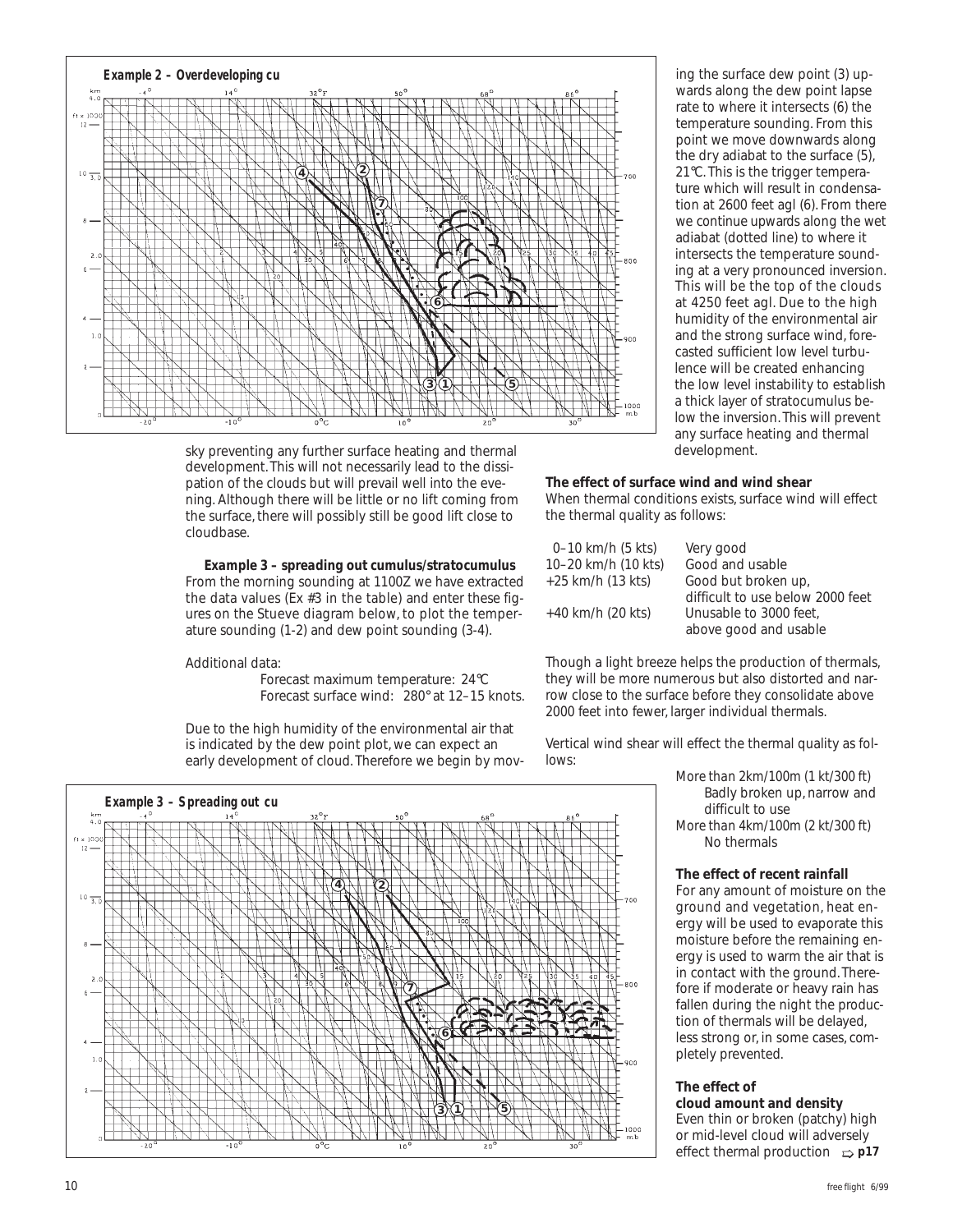# **Spacial disorientatio<sup>n</sup>**

**Daniel Johnson**, MD *Soaring*

> OME TIME DURING my sophomore year in college a<br>little incident happened — I won't bore you with<br>the details — that made a deep lesson crystal clear little incident happened — I won't bore you with the details — that made a deep lesson crystal clear:

*I could be knowledgeable, rational, intelligent, and foresighted in my thinking; confident in my conclusions for all the right reasons — and be dead wrong.*

A misconception shared by most pilots is that spatial disorientation means that the pilot feels confusion about the orientation of the airplane. The important point about these illusions is that the pilot feels no confusion, no uncertainty about the fact that his or her "seat of the pants" feeling is wrong...

The deep lesson was that it was when we are justifiably most confident that being wrong is most dangerous, as it's then that error takes us by surprise.

This lesson applies to aircraft accidents, and stall/ spin accidents in particular. Your senses and mine can and will convince us of a reality that is the opposite of what exists. In

fact, what we know about the brain's physiology, about human perception and the powerful reflexes that govern balance and orientation, leads to the conclusion that some accidents are *not* preventable. Some combinations of maneuvers can in some circumstances irrecoverably disable our organ systems (irrecoverable, that is, within the time needed to save the aircraft and ourselves).

However my goal in this essay is not to convince you that your flying ability is likely to disintegrate fatally, unexpectedly and soon, but to show you that subtle illusions can slightly alter what you are actually doing with an aircraft versus what you think you are doing with it.

In the 1930s there was controversy in aviation about whether a good pilot could maintain coordinated flight within clouds. Most pilots "knew" that a skilled pilot could enter cloud, use ball, needle, airspeed, and compass to stay within safe limits and maintain control, and come out the other side intact. Those who didn't lacked ability — those who did had the right stuff. Similarly, in reading accounts of soaring accidents during the ten years I've been involved in the sport, and listening to instructors, there is a clear message that stall/spin accidents should not happen to experienced, attentive pilots. I don't recall any article in which perceptual illusion was claimed to be a major contributing cause of an accident. But an understanding of our balance organ the vestibular system — leads to the conclusion that sometimes this must happen.

A recent soaring accident reviewed in *Soaring* (December 1998 and February 1999) is an example of one in which a major cause could have been a "vestibular" illusion. I'll show how this could happen to me, or you, or any skilled pilot under the right circumstances.

In the 1930s, good pilots did sometimes fall out of the clouds, and they still do with annoying frequency. In the '90s, even solidly experienced, skilled soaring pilots still get into the occasional stall/spin accident. It's clear from the reports of those who survive that they were usually paying pretty close attention to business, and that the loss of control was a big surprise. There was a fellow in the 1930s, just after Jimmy Dolittle in 1929 demonstrated the feasibility of blind flight, who began to appreciate that these confident, skilled, attentive pilots sometimes were not handling their airplanes quite as they thought they were. He worked hard to persuade the military aviation community that better instruments were necessary for safe cloud flight. But so confident were these skilled, experienced pilots, so sure were they that the crashes were due to lack of skill, inattentiveness, or insufficient discipline, that they felt he was raising a minor issue at best, and some simply thought he was crazy. In fact, he was put through a psychiatric evaluation at one point.

But accidents kept happening and, eventually, enough reasonable people discovered the awful reality — of being confidently wrong in cloud — that even the military was persuaded that this was true, and Col. Joseph Duckworth was permitted to establish an instrument training school. His techniques of attitude flying are still the foundation of such instruction.

In the following decades a great deal of research has been done to discover how we pilots can be confident and wrong. Kent Gillingham and Fred Previc have written about these illusions succinctly in "Spatial Orientation in Flight", chapter 11 of Roy DeHart's *Fundamentals of Aerospace Medicine*, 2nd edition. Their terse account takes up ninety pages. There are many, many ways in which our senses can create an erroneous reality for us, illusions which can maim and kill. Only our awareness of these and our fear of them sneaking up on us can make us cautious about believing we're the hotshot, athletic critters our egos want us to believe we are.

All this accumulated experience and research has paid off. Instrument pilots hear a lot about "spatial disorientation" in their training, and for the very good reason that this phenomenon can break airplanes and kill their occupants. An error that this excellent training may permit is the belief that these phenomena are only important in instrument flight, or in other situations of reduced visibility. True, they are a continual problem in instrument conditions, but vestibular illusions are present full time and fail to delude us only because of redundant, overlapping, corrective information from other sense organs — especially vision — and continually cause control handling errors, most of which are slight, unnoticed and quickly corrected.

A common misconception shared by pilots is that "spatial disorientation" means that the pilot feels confusion about the orientation of the airplane. The important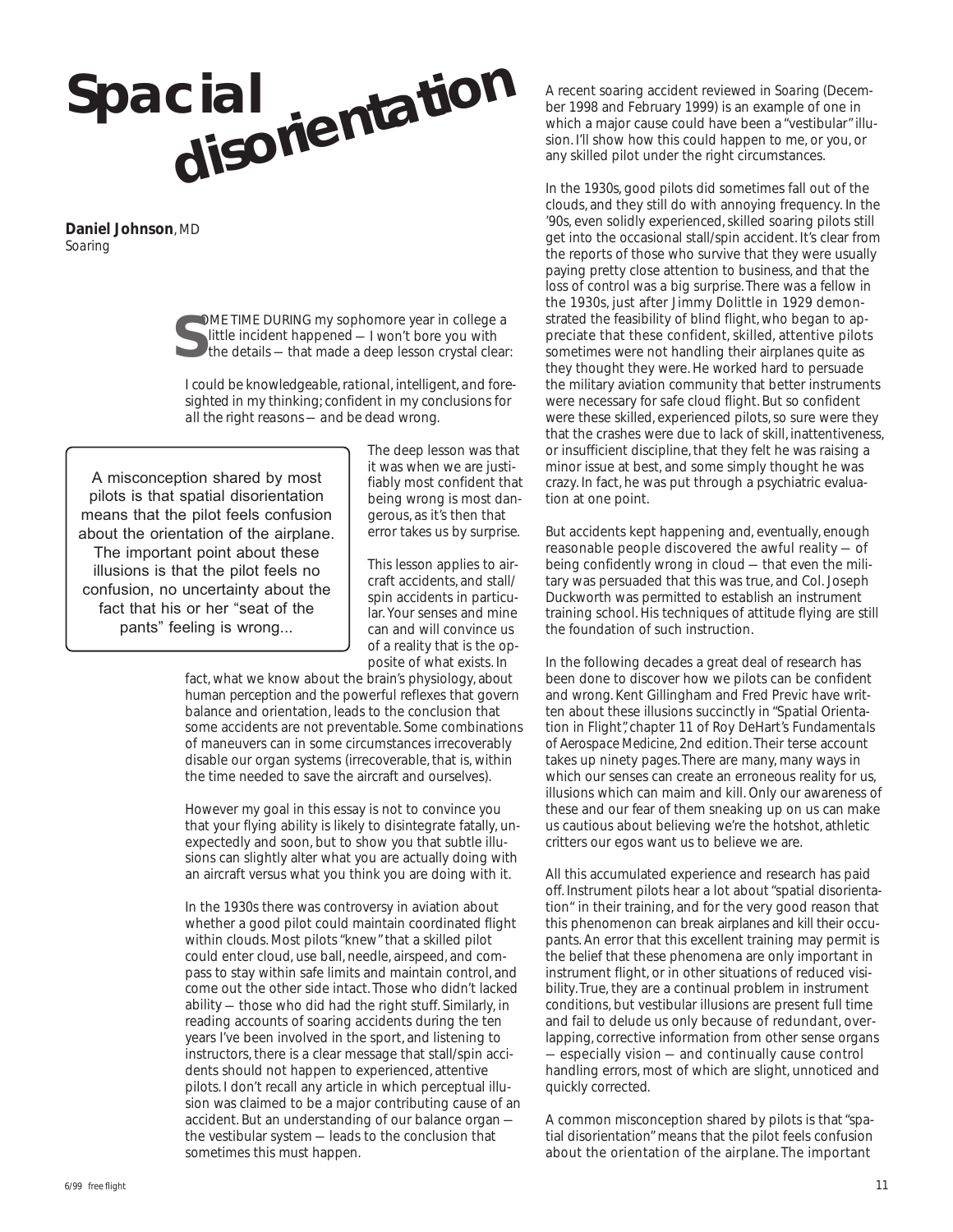point about these illusions is that the pilot feels no confusion, no uncertainty about the fact that his or her "seat of the pants" feeling is wrong; the confusion only occurs after the pilot becomes aware of conflicting sensory input. Any instrument-rated pilot has surely had moments of vertigo — troublesome or frightening confusion about which way is up or whether the airplane is turning, but this confusion is normally the beginning of spatial reorientation. Rarely, the confusion can't be resolved and a crash occurs.

The important lesson about spatial disorientation is that it's most dangerous when there are few cues that it exists, and when the pilot is confident of which way is up and which way the airplane is pointed. Research on spatial senses in man has revealed several interesting ways in which a pilot can be completely confident yet significantly off, sometimes completely backwards, sometimes off just enough to land short. To say this another way, with spatial disorientation, confusion or the sense of disorientation only occurs when the pilot becomes aware of conflicting sensory information. Until this occurs, the pilot believes that the stimulus being attended to is valid and reliable, and feels confident.

When the pilot has conflicting non-illusory sensations, this does not guarantee that re-orientation will occur. Clear and unambiguous visual perception is highest in the hierarchy; but this is not always quickly available to the pilot. It is only when some piece of discordant sensory input is attended to that awareness of disorientation can occur. A proxy for discordant sensory input is the intellectual awareness that the pilot is in a situation in which illusion is likely. This is the basis for and the rationale for physiological training.

Let's re-analyze the key points of the glider accident reported in *Soaring*. Let me be clear that I am not writing this because I have special knowledge of the accident, or to say that all the other analysis is wrong. Accidents are generally due to a combination of factors, as this one may have been. This particular accident is worth analyzing because it illustrates my point that an experienced and skilled pilot could have a "normal" experience that initiated a surprising and painful accident, and because a similar situation could bite you if you are not aware it is possible. First, from the December article:

The pilot of the glider was circling above a ridge searching for lift, and circling beneath a 1-34 in hopes of sharing a thermal. The key sentence is, *"... not finding any lift under the 1-34, he craned his head back to look directly overhead to centre beneath the other glider."* We will assume that he was making left turns, although the direction is immaterial except to make the analysis clear.

Physiologically, the important point is that this pilot, a competent fellow who knows how to fly, was in an established banked turn at the moment he needed to look vertically. This would require him to rotate his head back and turn it to the right. If he had been in the turn for as much as a minute (probable, given that this was thermaling flight), his vestibular system (semicircular canals and otolith organ) would have stabilized. When a pilot in a stable turn rotates his head to the outside and tips it back, an inevitable, strong sensation is created of banking more steeply and diving.

When this pilot looked directly overhead, most of his visual references to the cockpit and to the ground were dramatically changed and diminished. Technically, this is "degradation of visual referents," which is well known to predispose to motion illusions. To maintain a sense of remaining in a stable turn, he would have to pull back the stick and bank toward level. He would have been strongly motivated to obey the seat of his pants by his sense that he was close to the ridge. Whether he was 300 feet as he reported, or 955 feet as the GPS said isn't material; the point is that if the ridge "felt" close, the pilot would have been more motivated to maintain a coordinated-feeling flight than if he had been comfortably high. (Because of dithering, GPS altitude readings are characteristically off  $\pm 300$  feet or more. The GPS reading does not meaningfully contradict the earlier report.)

This heightened attention to coordinated flight when we feel low is, I judge, an important factor in stall/spin accidents. Up high, we tend to let the airplane wander a little when we get distracted, without worrying; down low, we ride herd on it more closely. Ironically, taking more care may actually raise the risk of an incident. How? Simply this, if we respond quickly to correct the airplane, we will respond to our senses before checking to see if the motion we feel is illusory. Therefore, down low, when we are trying to be more precise, we are more likely to respond to the illusion and be fooled.

It's also important to realize that these illusions feel right. *There is no confusion.* The December article goes on to say, "At that point, he indicated that he might have become disoriented, causing the stick to be pulled back excessively, and for the ship to skid. It immediately went into a spin." Well, this is the language of someone who was surprised, who is looking back at the fact that a spin happened and is trying to understand the cause. It does not say, "The pilot said he became confused." It is the pilot acknowledging that, because the spin happened, the aircraft could not have been in the safe attitude he felt it to be in and which he was trying to maintain.

In this particular case the pilot was flying a glider which doesn't give much warning of a stall, so he had no opportunity to perceive the illusion that injured him. I hope you do not think, just because this pilot crashed, that he was incompetent, poorly trained, careless, negligent, or indulging in deliberately risky thrill-seeking. In fact, the articles cite several signs of careful planning for possible disaster and awareness of its possibility. The fact is that someone as careful and skilled as you could, while intending to be extremely careful, experience exactly the same type of motion illusion and crash, with the same humiliation, the same raised eyebrows, the same adverse presumptions about pilot judgement and skill. Now let's turn to the second key fact of this accident. The GPS data from the flight was analyzed. The pilot says, "The data shows that I was flying straight and level for approximately 1 minute after making the 180° turn in which I craned my head back to look up at the 1-34 .... So, the spin developed from some other reason rather than my distraction with the 1-34."

The GPS data proves that the pilot did respond "appropriately" to his vestibular sense, and did level out and straighten while looking up at the 1-34; the physiological point is that during this time he would have *felt* as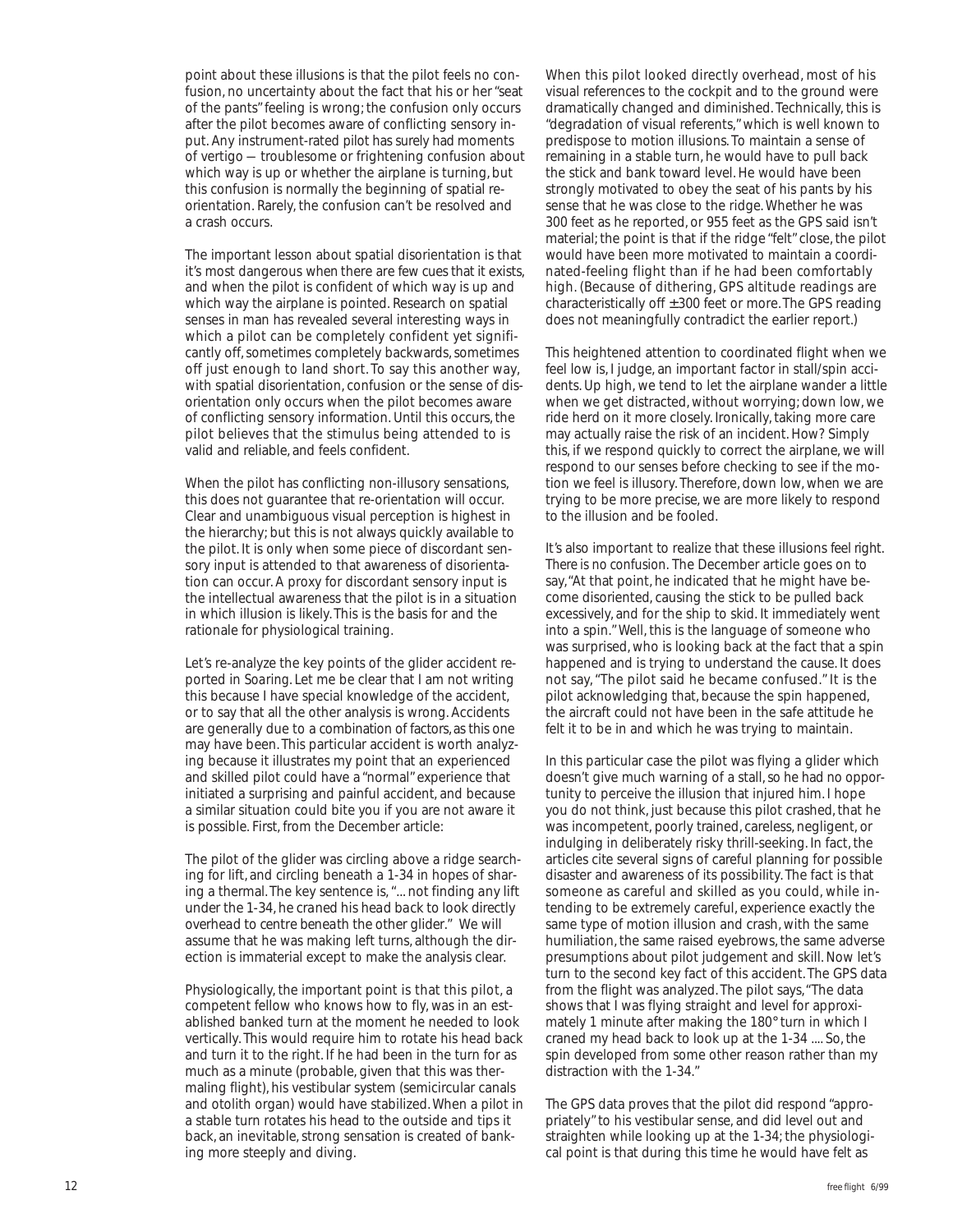though he was continuing in a stable turn. If he had *not* had this illusion, his vestibular system would not be functioning as designed. Got that, guys and gals? The illusion is inevitable. It occurs because the system is working. It occurs because one's cross-checks (visual and tactile referents) are diminished. Everything feels right. Suddenly something happens that shouldn't — a stall — and the pilot must quickly re-orient. What about recognition and recovery?

As the airplane quits flying, the pilot's vestibular system is continuing to function normally, sending wrong information to his cerebral cortex about the glider's motion. This interferes with his ability to recognize and recover from the spin. From the pilot's point of view, something happens suddenly and unexpectedly. He turns back to look out the front window, and the message that this head movement sends to his cortex is that the glider has pitched up and banked to the right. Meanwhile, the actual movement of the glider has been to pitch his head down, and to turn it to the right or further to the left, depending on the spin rotation — or perhaps the glider is not rotating; his head movement has only given him the sensation of a spin and the glider is actually in a deep stall. In this case, it will feel right to apply opposite rudder, which will actually cause a spin.

Ignoring the vestibular illusions, let's realize that this is not a training session, where we expect a spin for learning purposes. All the pilot knows at first is that the controls are slack and the world is cockeyed. Has he had a mid-air with an unseen glider? Has the elevator disconnected? It will take time to sort this out, time that may not be available, given the alacrity and enthusiasm with which gravity operates. Now holding in mind that such a situation developed because of motion illusions, what will overcome these illusions? Only a stable visual reference. This may not appear until the spin is fully developed, nose down and dropping. Prior to this, the sense of rotation may be either exaggerated or wrong, and the pilot has wrong (inadequate) clues that this perception is wrong.

Let's add one more inconvenient fact into this mix: sudden rotations may induce *nystagmus*, a condition in which the eyes are stimulated to flick rapidly back and forth — what you saw when your friend got off the playground merry-go-round after you and his other playmates had spun it long and hard. If nystagmus develops, the eyes aren't able to fixate on anything, instruments or ground, and control movements will be guided by vestibular sensations — which will be correct only if the highly skilled, experienced, athletic pilot is very lucky.

Therefore, there are circumstances in which a stall/spin might be inevitable, and some instances in which the superb pilot is genuinely incapacitated from recognizing the pitch of the aircraft and its direction of rotation during those few seconds in which recovery is aerodynamically possible, and these circumstances can arise in the *normal* conduct of glider flight: thermaling "low" over ridges or during the approach to landing.

Back to our story. The pilot says, "So, the spin developed from some other reason rather than my distraction with the 1-34." Correct. Is it clear to you what the "other reason" may have been? His sentence contains a common misconception: that it is "distraction" that is the problem. It is not. We must attend to many cues throughout flight, especially in traffic. Every "cue" distracts from every other.

The problem is head movement in turns. Head movement in a turn always creates a vestibular illusion. This illusion is usually overridden by redundant correct sensations, chiefly visual ones. Unfortunately, to avoid all risk of this illusion means not turning the head: not checking for traffic, not checking ground reference points when landing, not visually checking for flap, spoiler, and gear handle positions, not checking charts. That would not be safe either. These illusions then, although they exist in good visual conditions, are seldom a problem because of redundant overlapping perception. They are a special risk for glider pilots because they do occur, they are usually unrecognized, and when they aren't, the pilot is simply mystified about how such a skilled, alert pilot as myself got into trouble.

How can we avoid such accidents? Be aware of the particular situations in which they can occur. When in a turn, tipping your head up or down, or turning it from side to side as we all must do to check traffic and ground references, or to look at charts, notes, and instruments creates false sensations of the glider tipping or turning that can unexpectedly cause uncoordinated flight or slow airspeed. When your head is "on a swivel" discipline yourself to keep the controls stable and do not fly by "feel". Reestablish visual reference with the horizon and the yaw string before "correcting" bank or pitch.



free flight • vol libre

## **bind and protect 12 issues of free flight**

colour choice: Blue Marble & silver foil or Forest Green & gold foil

new low price!

**\$10.95 + \$3.95** P&H (for 1 or more binders) 8% PST (Ont) & GST – VISA, Mastercard, cheque

#### **Parker Albums of Canada**

Box 840, North Bay, ON P1B 8K1 (705) 472-1620, (705) 495-0800 (fax), david@parkeralbums.ca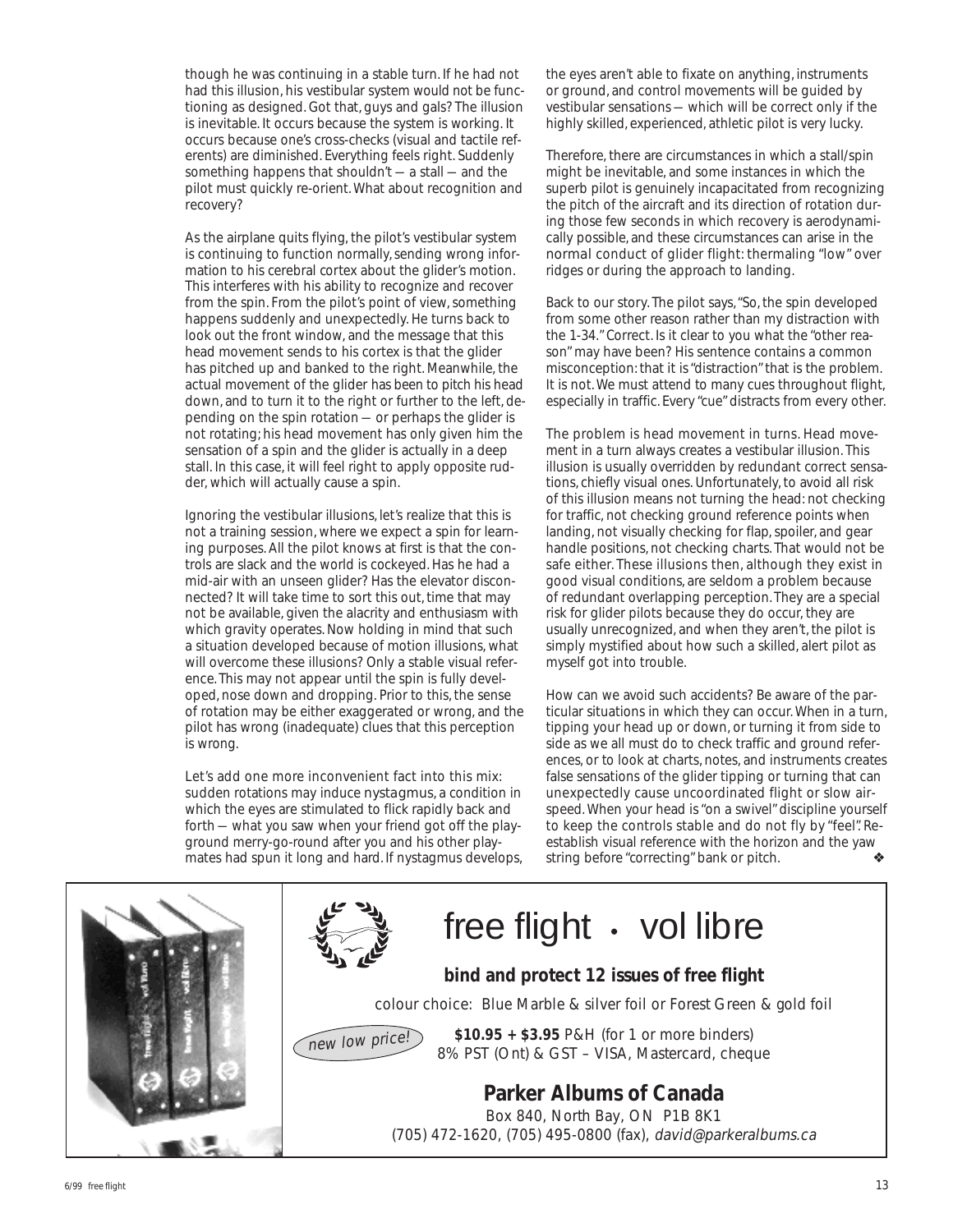# **It was a dark and stormy night ...**

**getting club XC training is not easy**

**the Bald Eagle**, SOSA

HAVE PREVIOUSLY ALLUDED to programs we are trying at SOSA in order to encourage our newer pilots to try crosscountry soaring. I had hoped to present a report on how HAVE PREVIOUSLY ALLUDED to programs we are trying SOSA in order to encourage our newer pilots to try crose country soaring. I had hoped to present a report on how well our system worked, but instead this is an appeal to other clubs for suggestions, and also it is an effort to raise the collective consciousness.

Regardless of the stated purpose, our clubs are in fact businesses, with budgets to be met, so we need a steady membership and modest growth to sustain us. Fighting attrition is easier than attracting new members, and encouraging pilots to try cross-country is a good way to stimulate and maintain interest in the club and the sport. The question is, how do we do this safely, efficiently, and economically, and how do we stimulate interest and keep the momentum required to get someone contest-ready? I can tell you some of the things we tried, what worked and what didn't, and then ask for your experiences and suggestions.

I assume that most clubs have faced this dilemma at some time or another, and can probably offer some pretty valuable insight. I found that at SOSA I was just the latest in a long series of well-intentioned people who were the aviation equivalent of Sisyphus, doing the same thing over and over. No one had ever written down what (and what not) to do. Can you help? May I suggest writing to me through SOSA, or posting something on the SAC Roundtable, or perhaps writing a letter to *free flight*?

Essentially what one is trying to do is make the best use of club resources to teach some new skills. I believe that a semiformal program should be more effective than simply making resources available. When we teach basic flying we have a set curriculum, and groups of students are supposed to provide encouragement for each other by assisting in launching, discussing progress with each other, etc. At our club, there is no formal basic cross-country skill training, and would-be contest or badge leg pilots are left to fend for



"... now I know what 'au vache' means ..."

themselves. At SOSA, we are fortunate in having a large club with lots of resources, which include high and low performance club ships, and many accomplished crosscountry pilots. It's easy for a new member to hear about the exploits of others, and to want to join that fraternity. But how do we make people aware of how best to use our available resources? The fortunate few buy their own glider, then find mentors in the private fleet, then work hard at practising. As an example, it is astounding to watch the quick progress of our own Eric Gillespie, who is only in his second year of flying, and has not only accomplished a great deal, but has become a constant source of articles for the beleaguered editor of *free flight*. At the other end, we have guys with 300 hours, all local, who haven't made enough friends to crew for them, let alone shepherd them around a course.

My learning experiences may be typical. For a couple of years, I essentially flew circuits, believing that thermals were a matter of chance. On the odd occasion that I did stumble into lift I resolutely refused to leave it on the principle that it might be the only thermal in southern Ontario, as I feared getting caught out of gliding distance from the club. I managed to get some flights of long duration and decent height, but all close to home.

I noted in a previous article that all clubs have an invisible fence that newer pilots are afraid to cross, generally a few kilometres from the club. So how do we encourage people to push their limits? What I had done was to beg my way into an informal contest with our club 1-26, then again begged my way into our cross-country clinic with our Astir — literally the night before — and when the club saw I was serious, they finally offered me the encouragement that resulted in a successful trip to the provincials (*free flight 6/98*). This was hard to do, and I felt that a wellstructured and publicized progression would benefit others trying to do the same.

I was pumped up after my modest success last year, and wanted to share and encourage others. As noted above, I was hampered by not knowing what others had done in the past to form 'support groups', so I covered old ground. I discussed the possibility of setting up a formal program with several potential candidates, got provisional enthusiasm, and requested the approval of our Board of Directors. They did not see any advantage to a formal program, and felt that any pilot who wanted to could ask any instructor for help, and use club ships on a very limited basis. Theoretically, yes, but it was difficult for me to accomplish the results of the previous year. I ended up flying my 50 kilometres in a borrowed Cirrus.

I wanted to form a team of candidates, and get special privileges such as use of some club ships for at least two hour periods to enable effective dual instruction away from the field, which met serious opposition from those who want to promote the flying of circuits. We got so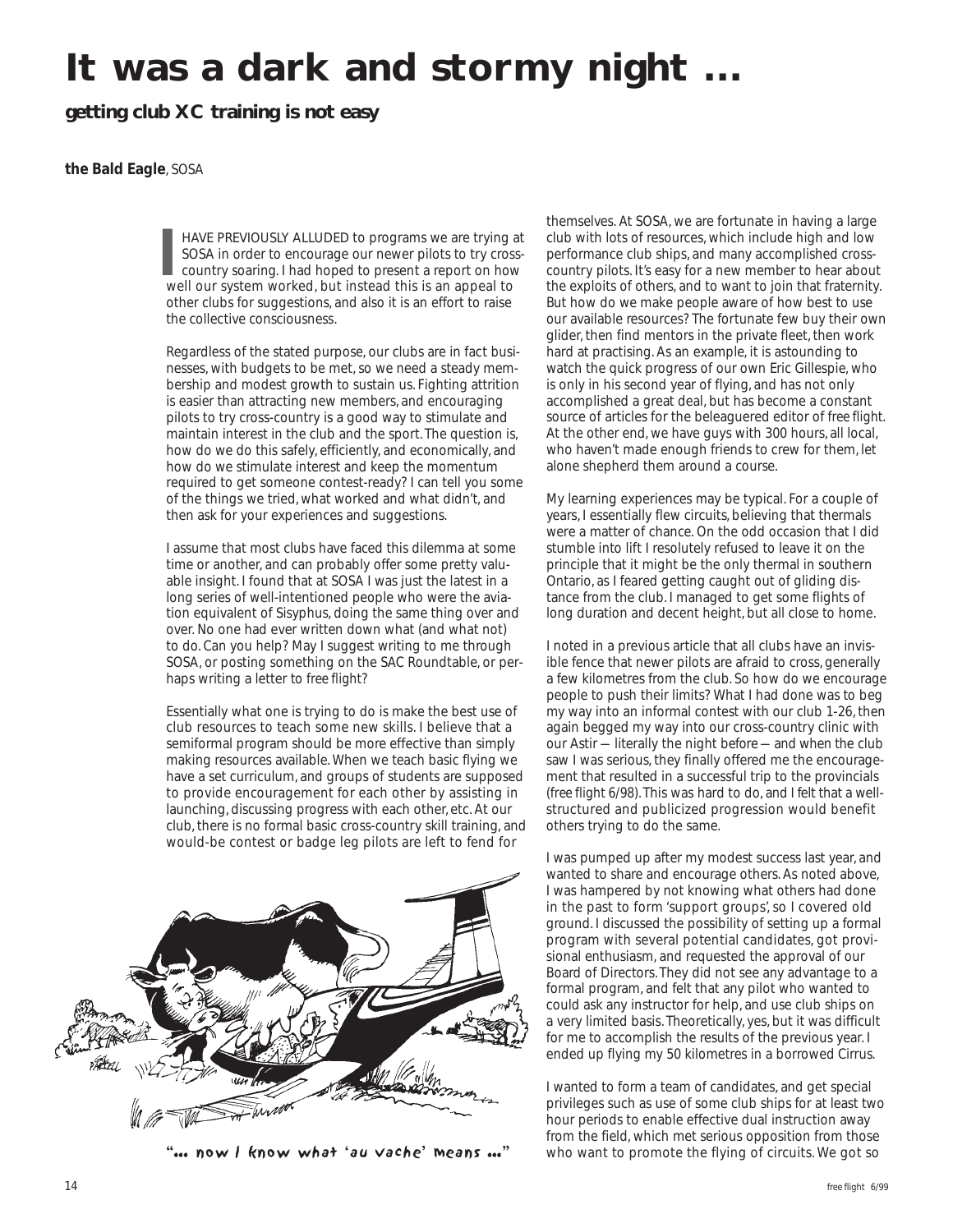bogged down in discussions over things like whether the instructor or student would be liable for landout damage that I almost scrapped the program. I finally got a buy-in from the CFI, who made some valuable suggestions. Chris Wilson agreed to do dual cross-country instruction in one of our Blaniks. It was judged more suitable than our Grob 103 or Puchacz, because it is easier to land short off-field and is, well, cheaper if we wreck it. We then spent considerable time repairing the Blanik trailer which had not been used in years. Tony Burton made some suggestions such as make sure you've got a good vario (we don't.) Chris organized a derigging and trailer loading party to see if it could be done, and to train potential team members in the process. The idea was that to be on the cross-country team, you had to be available to crew for the others. This was not only a necessity, but was our idea of a way to build team spirit and momentum. What I was trying to sell to the Board was the notion that this whole progression would be so much easier for someone if three things are in place: one is the clear outline of steps required, along with suitable instruction; two is the availability of suitable club ships; and three is the encouragement and momentum that comes from a group.

We've adopted the Bronze Badge as a requirement for basic cross-country work. We essentially want a pilot to have demonstrated an ability to soar, navigate, and to land short and de-rig if the need arises — or more correctly, if the ground arises. We then allow them to take a 1-26 away from the field and attempt a Silver distance. Some, like "EG" and "RW", either enjoy this exercise a great deal, or misunderstand the expected outcome of the word "attempt" — they are on a first name basis with half the cows around here. I personally retrieved them both in one afternoon. RW was working on doing twelve consecutive landings at an airport, which would have been a personal best for him. So the 50 is a great milestone (kilometrestone?) and helps you get past that invisible fence.

However, 50 kilometres would be less intimidating with a bit more formal instruction and some more semi-local practice. And I perceive a real gap between what is little more than a downwind dash and some real serious work. Hence my quest for an instructional program. Even someone who has just done a 50 (or several 40-somethings) is still not prepared for even a beginners contest such as the May Fly at Pendleton, and will struggle with the CAS cross-country clinic, or the Mud Bowl at SOSA. Excepting of course, RW, who was alluded to in Eric Gillespie's Mud Bowl article in *free flight 5/99*. He was the guy who landed out two days in a row, the second day at an airport, and he got an aeroretrieve and restarted, and beat me! I landed out both days in fields. I truly expected the farmers to say, "So, you're from SOSA. Do you know EG or RW?"

We delayed so long in setting up our modest program that we lost the little momentum we had, along with the aforementioned 'provisional enthusiasm'. You've got to keep up people's interest or they'll promise to show up, then drop out. It's human nature to weasel out of things. That's what sets us apart from all the animals except for the weasels. A few students showed up for Team Blanik, and two guys landed out, so the trailer practice was useful. Eric Gillespie and Nigel Holmes acquired gliders and did very well in contests and badge legs, and Ray Wood made extensive use of the 1-26 (and the trailer) in contests and badge legs.

I don't think we managed to graduate anyone up to crosscountry in the club glass ships this year. One of the problems was our failure to communicate the availability of the program to potential students. Toward the end of the season, I met the guy I mentioned above who has 300 hours and I figured, too late, that this would have been a perfect way for him to make enough friends to crew for him as well as giving him some instruction. We should have broadcast our plan better, and we also should have identified more candidates and approached them to ensure a large enough body to get the team spirit we need to drive the thing. Communication problems is a downside to having a large club. Can you from the smaller clubs claim a better result? Let me know.

One of the questions that comes up concerns how hightech you should be, and this involves both aircraft and nav aids. I believe in the old school of using 1-26s and maps, and there are those who swear by glass vehicles and GPS flight recorders. 1-26s and Blaniks are easy to land and cheap to fix, but can lead to the habit of being too timid. You are encouraged in them to "Get High And Stay High". These habits must be unlearned to fly glass effectively, so some are in favour of starting cross-country in glass. As Andrea Kuciak noted in the CAS clinic article in *free flight 5/99*, a whole new world opens up when you can fly aggressively between thermals. I have thousands of miles in power planes using dead reckoning, and consider it cheating to use even a VOR. One of our members has a Cessna 172 with VOR, Loran and at least one GPS ... he is losing his sense of navigation.

One of my spectacular planning failures was the notion of having more experienced private owners shepherd people around a course. This is one of the key concepts of the CAS clinic, and really helps inspire confidence. I fondly recall the first time Doug Bremner let me tag along with the big people. He convinced me that a glass airplane would be able to make it back from here to there, and pointed out lots of little landmarks that I still use to find my way around. We got lots of enthusiastic volunteer shepherds, but I failed to realize that they were all flying SZD-55s and airplanes of that ilk, and my guys were in club ships with the glide ratio of a piano. Any suggestions as to how this might be made to work?

One part of this project that I failed to organize was to be the revival of a set of local close-in club turnpoints one of my predecessor's programs that had fallen into disuse by the time I joined, so I was unaware of its existence until too late. (Remember I said at the beginning that this had probably been done before, but not recorded?) The points are within easy range of a 1-26 and, unlike a 50 k, would give great practice in navigation, upwind flying, and turnpoint photos, or at least overflying the target with one of those pesky flight recorders.

We'll try next year to encourage people to vie for a trophy by doing something like accumulating the most of these turnpoints over the summer, or perhaps setting the best time over a course made up of several of them. Sort of an ongoing 1-26 contest, the sort of thing I had in mind to generate and maintain individual and team interest. I mean to say that some competition is good, but I'm wary of those who download exact GPS records of each flight and then try to get better computer printouts next time.

My goal is to enjoy each flight, and perhaps meet some new farmers in the process. ❖ ◆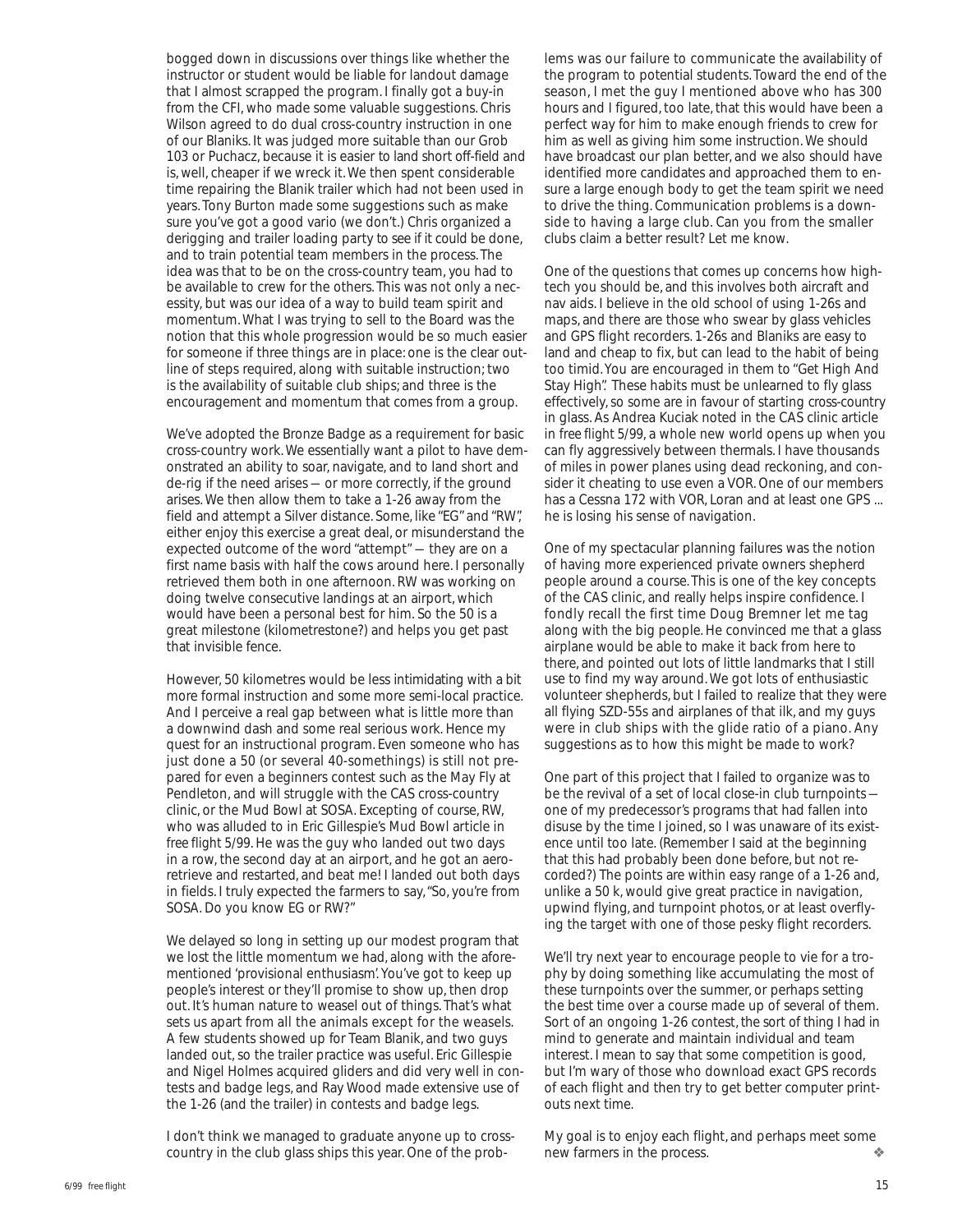# safety & training **safety & training**

## **Hard thoughts on an accident**

**Mike Freeland**, ESC past president

*This accident occurred last year, but is timeless in its lesson. It is reprinted from ASCent 2/98.*

ESC recently experienced the first injury accident in our 40 year history. On 6 September 98, one of our 2-33s was on final with a student and instructor. The wind was straight down the runway and probably close to 25 mph. The turn to final had been made somewhat high. Reportedly the student initiated a sideslip at the instructor's request. (An aside — if you've never slipped a 2-33, they won't maintain one if the airspeed is too high.) The glider ended the slip just over the west threshold at an altitude of 20 feet or so. An eyewitness stated it exited the slip nosehigh and promptly stalled. It impacted on the skid, and the fuselage folded upward behind the wings 15–20°. The aircraft was a writeoff. Unfortunately, both pilots suffered back injuries, the more serious falling to the student who suffered three crushed vertebrae.

One thing I have admired about soaring and aviation in general is the dissection of incidents and accidents honestly and openly for the benefit of all. It would be more comfortable but a denial to maintain that the cause of this accident to be a freak meteorological occurrence or some such escape hatch. But speaking solely for myself, I do not believe that to be true.

Okay, the student didn't fly well and it was his hands and feet on the controls. If he was that out of control he should perhaps have relinquished it to the instructor — not his responsibility, but definitely his right. By reports he was having a bad day. Only he would know, but I can't help wondering if he was pushing himself too hard. I recall that pilots should disqualify themselves from flight if they don't feel up to the task. On the other hand, students can and will screw things up. We all have to learn and it is simple reality that students make mistakes.

The instructor is the one who is supposed to catch them. He carries that responsibility. This day was windy and the student involved had been experiencing problems with confidence and control of the aircraft. He had not kept this a secret and it was or should have been known to the instructor. In flight, there is the issue of the airspeed; going by the book this aircraft should not have been flown at less than 75 mph. While true that the sideslip dictated a reduction in airspeed, the need for the sideslip itself is debatable.

At this point the responsibility broadens out and while some at ESC may not like my point of view I believe it is justified. So the student didn't fly well, and the instructor was behind events. But the question also remains as to why such a short landing was being attempted? The answer is simple and pervasive: habit, simple habit. And from a broader perspective, the establishment of this habit has been shared by many members and instructors and therefore everyone of them shares responsibility in this matter.

At ESC we have an extremely safe airstrip. Not many hazards and the fields that surround it are almost all landable. So, as we routinely fly in this safe environment, where the standard of pilot skills need not be as high as other fields, the short landing becomes the norm. Why? Because it is more efficient, allowing us to process more flights. It requires less effort — why push the aircraft back to the line when you can land there. And perhaps most insidious — it looks good.

One of the problems with soaring is that most of the really great displays of airmanship that one might make are done out of sight. But short, precise landings in front of the assembly are a clear display of mastery and, to be fair, they have their place. The ability to land short is a necessity for safe cross-country flight. And many have the skill to make precise landings in variable conditions with ease. But this precision that is envied and striven for by students and low time pilots is clearly a trap for the unwary who include the "short" part not out of necessity, but from habit.

There is one more level of influence I can see in this situation. I hesitate to include it for two reasons: it is a bit on the fringe of accepted thought and I was involved in it. But it has the benefit of discrediting myself for those who are looking for an excuse to reject the pointed comments I have made. So here goes. What is strange to me is that I and a group of other "bench pilots" had just heard of a recent accident at another gliderport. Smugly we were shaking our heads over this and happily ignoring some obvious facts such as it was a much more difficult place to fly. We, after all, have been flying for 40-odd years without anyone being hurt. So we were glibly voicing these comments and then the first serious accident in the club's history suddenly occurs. Was it related? Who knows. But definitely this thinking was indicative of an attitude of complacency. So in this regard we are all to blame.

Perhaps other clubs can draw parallels in their flight operations and draw benefit from this airing of laundry. My hope is that the lessons learned will not be soon forgotten and that the injured pilots will make a full

#### **Communicate conditions**

I was ready to take off [in Hope] on 26 September. While Dl'ing, I was listening to the radio to find out what was going on, also observing some of the takeoffs, noticing some turbulence in the tows but nothing too bad. I never heard or saw anything to alert me to the conditions I would shortly be faced with. The ground winds were virtually nonexistent, but not even 200 feet into the tow and all hell broke loose. "Okay. I'm in for a bronco ride, I thought" (tightening the straps even more). Within a few more seconds I hit my first negative "g" bump. I'm using full deflections to just stay behind the towplane. Negative g's again. Then the towplane suddenly drops left and I am being pulled up and to the right. No amount of control input stops my climbing. I pull the release just as I lose sight of the towplane and keep turning to the right to head back to the airport.

We had taken off on 025, and I'm at 1200 feet. With a strong tailwind I edge toward the Bowl (the "house" ridge lift area), hoping to salvage this flight. I hit incredible lift and then sink. After struggling in this mix for about five minutes I call it off, thinking I'll just land and try again. Start downwind at 900 feet, check the windsock — huh? — totally droopy! And I've got at least a 25 knot tailwind up here. Next surprise? Halfway on downwind the bottom drops out and I sink 400 feet within seconds. I opt for a modified circuit and come to a stop at the gas pumps.

While waiting for a retrieve crew I revisit this amazing flight. Looking at my watch, I'd been in the air for nine minutes. I was certainly surprised by the severity of the turbulence since there was still virtually no wind on the ground. I watched a Blanik on downwind but didn't see it hit the sink that I did. They landed normally. As I got back to the flightline, the towpilot came up to me and remarked, "I'm surprised that you were the first to pull off tow." "Have the other tows been that rough?" "Oh yeah." I strongly suggested to another instructor that the next pilot in line (a recent solo student) should maybe wait due to the turbulence. He agreed.

Another pilot flying earlier with an instructor was actually very uncomfortable with his flight due to the turbulence. "I was scared and I don't think I learned very much", he remarked later. Do we need to put students through this kind of experience early on in their training? Not necessarily. Any lessons learned? Let's try to communicate, especially when there are extreme conditions happening up there that aren't all that obvious on the ground. It might mean one less flight for someone, but anxiety and overload make poor co-pilots.

**Heidi Popp**, CFI, from VSA *Soaring Scene*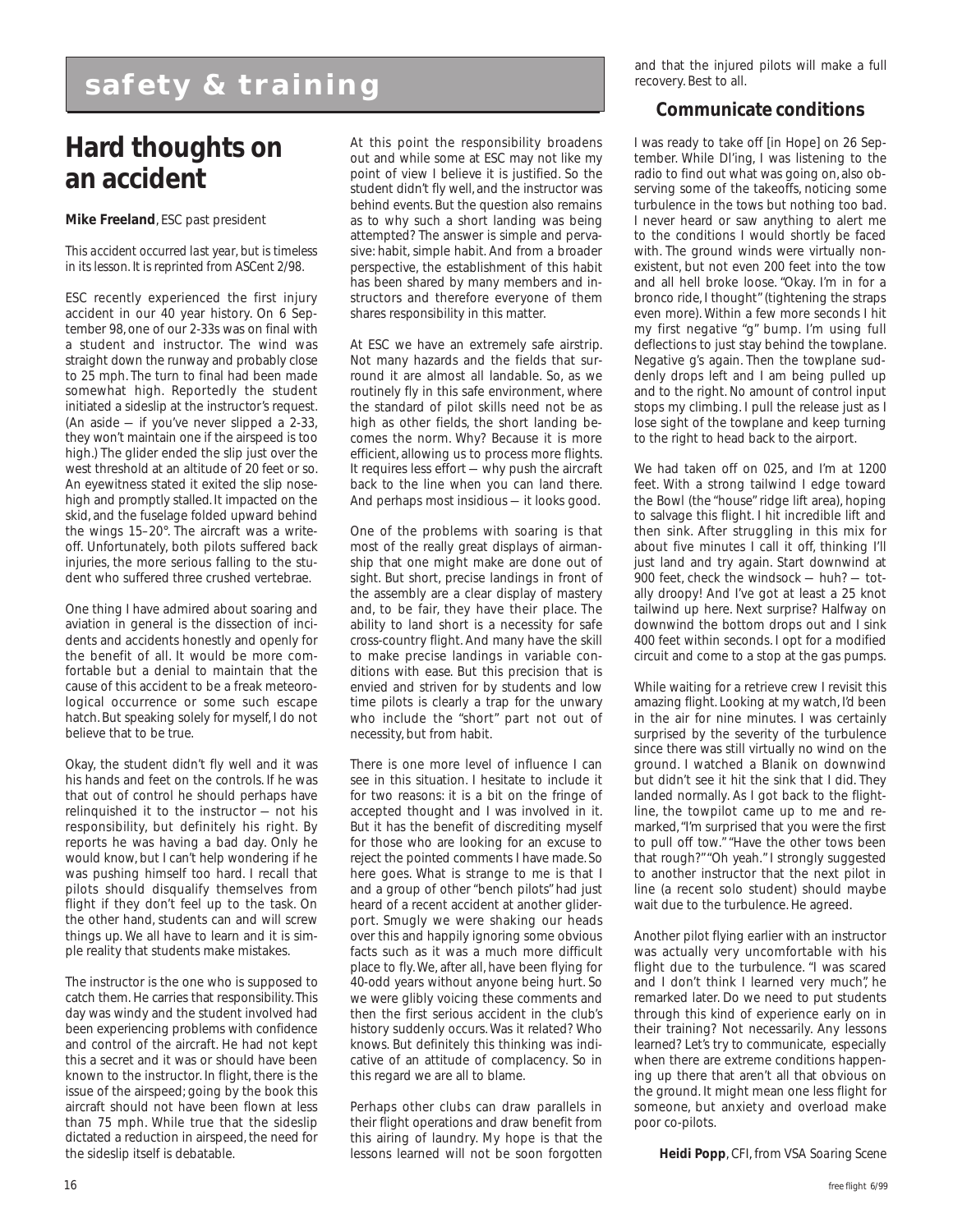#### Letters & Opinions from page 5

Gordon Bennett Trophy Races in Cleveland to compete(?) against other glider clubs. From time to time they had several accidents requiring repairs. In the last accident the pilot was killed while trying to do a low level loop. Dad said that he ended up doing a "D". That was the end of the club.

The remains of the glider were sold to a man who taught woodworking at a high school in Guelph. Dad recalled that the glider was rebuilt but subsequently crashed while being launched off the ice on Pushlinch Lake by a pair of horses. The glider was thought to have ended up going through the ice and abandoned (at the bottom of the lake?).

That was the end of the old family gliding tales until the summer of 1998 when an elderly gentleman on a day outing from a seniors nursing home in Guelph showed up at SOSA. Having some knowledge of gliding, he admitted to having rebuilt a glider and flown it off Pushlinch Lake, a long time ago.

#### **Jock Proudfoot**, SOSA

#### **A tidy solution**

On thinking about your editorial in the last issue, I believe I have the solution to a couple of SAC problems, namely the question of how to get sufficient homegrown material for this magazine, and also the issue of unpaid SAC fees. As often happens, the two are interrelated, and can easily be solved by one combined move.

What you need to do is to encourage more *Letters to the Editor*, say several pages worth, and then check the author's name against the SAC membership list. You can easily create a flood of letters by publishing controversial articles. In the event that letters are few, you simply write them yourself, or have friends do it. It's a well-known fact that all letters to the editor of magazines such as *Penthouse* are fiction. Aren't we as good as them? We would be if Charles Yeates would send in photos to accompany his description of the wee bikini at the contest in Leszno (*free flight* 5/99). And how come there wasn't a Diamant beside the bikini? I thought tradition demanded that (*free flight* 1/99).

On a related note, shouldn't Kris Yeates be editing Charles' stories? But, like Charles, I digress. I strongly suspect that some current letters are fictitious. I believe that Jörg Stieber is sending in letters under assumed names to thank himself for his article last year on "Collision Avoidance". How else would a guy who only writes one article get an award instead of a hardworking regular contributor such as, say, The Bald Eagle, whose articles I personally always look forward to? Keep up the good work, myself and all my alter egos enjoy the magazine.

Sincerely, **A. LeRonne**

and quality, in particular if such cloud already exists in the morning and persists until after noon. Then thermal production will be delayed and they are often weak and few in number. On the other hand, if thin high or patchy mid-level cloud only moves in during the midafternoon, the ground will have heated up sufficiently and little adverse effect will be noticed to thermal strength or numbers. But if the convective clouds overdevelop, become abundant and persist, large areas of shade develops which will drastically reduce thermals at low levels, while good lift still exists and is maintained at higher levels closer to cloudbase.

#### **The effect of an inversion**

An inversion (a temperature increase with height) can be produced by:

- a. *Contact cooling* near the ground Cooling during the night, in particular on clear nights.
- b. *By advection* (transfer of air by horizontal motion) of warm air over cold land or water – surface inversion. By advection of warm air above – upper air inversion.
- c. *By subsidence* (slow downward motion of air over large areas) Descending air compresses when sinking, the energy so released warms it, therefore the upper levels become warmer and create a temperature inversion. Subsidence occurs in high pressure areas.

Although inversions have a restrictive effect on the convective layer depth and the quality

**Thermal forecasting** from page 10 of thermals, a slow subsidence aloft creates a stable layer/inversion which restricts the build up of large cu. As long as such an inversion is more than 5000 feet above ground and the air is fairly dry, then cumulus should be small, closely spaced and should not produce enough shadow to restrict thermal development, therefore giving good soaring conditions. But, if the air in the convective layer is highly unstable and contains a high amount of moisture, cu will overdevelop and spread out below the inversion. This will lead to the creation of a stratocu layer terminating further heating of the ground and the development of thermals (example 3).

#### **Thermal streets**

This is a long line of thermals aligned almost parallel to the wind. These can occur in either blue thermal conditions or with the development of cu (cloud streets). The individual streets are about 2.5 times the convection height (surface to top of cu) apart. The potential for the development of thermal streets exist if:

- a. the convective layer (surface to top of the cumulus) is limited by a stable layer (inversion).
- b. the winds are stronger than average (>15 knots), with the maximum wind speed occurring within the upper part of the convective layer and declining above.

#### **Forms**

The Stueve diagram/Forecast Data/Soaring Forecast/Soaring Weather report and drawings/instructions for making a psychrometer and all required addresses for the required met data can be downloaded from York Soaring's website *<www.yorksoaring.com/ ysahangar.html>* then click on "weather". ❖

#### **Light sailplane references/bibliography** from page 7

- 1 von Langsdorff, *Das Segelflugzeug*, JF Lehmann, Munich, 1923
	- 2 Shenstone, Beverly, Man Powered Flight Achieved in 1936?, *The Aeroplane*, August 1960.
- 3 Naegele, H and Eppler, R, "Plastic Sailplane FS-24 Phoenix", *Swiss Aero Review*, March 1958.
- MacCready, Paul, "Comments after Dr. Raspet's paper, New Approaches Concerning Potential of 1 fps Sinking Speed" *Swiss Aero Review*, February 1960.
- 5 Raspet, A and Georgefalvy, D, "Phoenix as Solution to Optimum Cross-Country Soaring." *Soaring Magazine*, Aug 1960.
- 6 Carmichael, Bruce, "Possibility for a 1 fps Sinking Speed," *Soaring*, January 1962.
- 7 Farrar, Franklin, "One for the Birds," *Soaring*, April 1966.
- 8 Miller, Richard, "The New Era in Soaring," *Soaring*, March, April, May of 1972.
- 9 Schweizer, E and P, "Some Thoughts on Ultra Light Sailplanes", NMS Conference, May 1974.
- 10 Carmichael, B, "Some Light and Ultralight Sailplane Designs", NMS Conference, May 1974.
- 11 Jenko, S, "Second Generation Ultralight Sailplanes", NSM Conference, May 1974.
- 12 McMasters, John, "The Ultralight Sailplane Science & Technology of Low Speed and Motorless Flight Symposium", *NASDA Conference Report 2085, Part 2,* March 1979.
- 13 Carmichael, Bruce, "A Light Approach to Convenient, Economical Sport Soaring", *SHAp Talk,* December 1984, February 1985.
- 14 Welch, Ann, "Powerless to Fly", *Flight International,* 15 June 1985.
- 15 Carmichael, Bruce, "Effects of Wing Loading", *SHAp Talk*, October 1989.
- 16 Carmichael, Bruce, "Choosing Wingspan", *SHAp Talk*, November 1989.
- 17 von der Kreek, F, "The Low Sink Glider", *Technical Soaring*, January 1993.
- 18 Osoba, Gary, "Microlift Soaring", *Sailplane Builder*, June/July 1995.
- 19 Morelli, Piero, "Ultralight and Light Sailplanes", *Technical Soaring*, April 1998.
- 20 Hall, Stan, "Gust Load Factors For Sailplanes of Very Low Wing Loading", September 1998 Conference on the Light Sailplane. OSTIV Sailplane Design Board Meeting, NSM, Elmira, NY.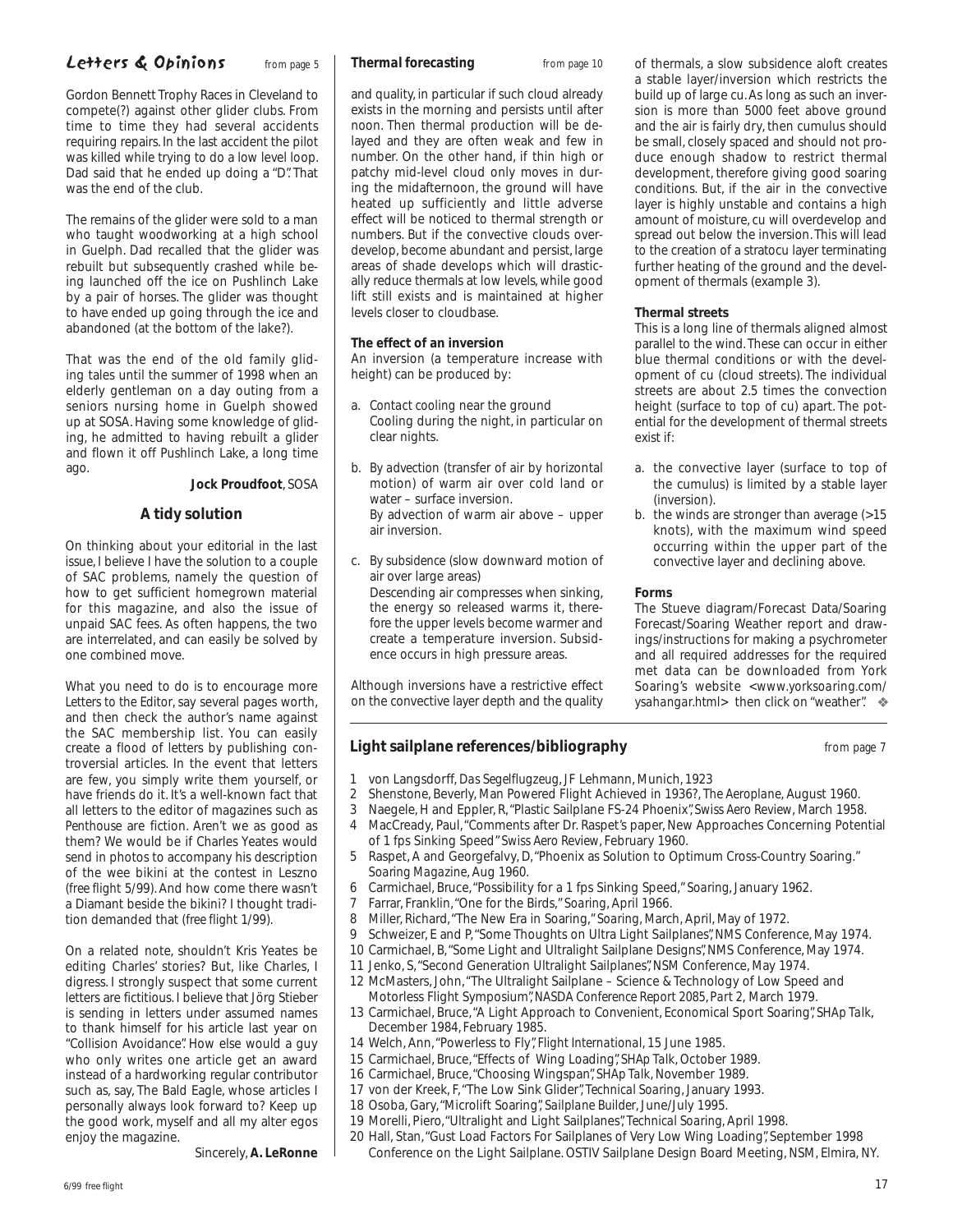# **hangar flying**

#### **Getting the word out**

Electronic posting of news is becoming more and more important for club current events and is a *very* effective means of spreading the news now that Internet use is becoming pervasive.

A recently developed Cu Nim e-mail list is a perfect example. It started with some messages being posted by someone in the club to all the known Internet owners on, I think, mid-week flying. It was soon discovered that e-mail lists were the business of *<www. listbot.com>* (it's free). A Cu Nim e-mail list was set up that now allows very quick news dis-semination — a single e-mail address will reach every subscriber to the list.

Without this rapid means of spreading the word, it wouldn't have been possible for the club to organize Wednesday night training in such an on-time, go/no-go way. It also allowed a very intelligent and wide-ranging discussion on "new pilot procedures" and on the proposal to build a clubhouse. The full range of issues could be effectively aired which had always proven to be very difficult to do in past newsletters or at the usual club meetings, particularly since the written word allows for additional thought, organizing of ideas and editing while still giving the rapid exchange of ideas provided by e-mail.

I would strongly recommend that all clubs consider using a list server as a fast communication channel to its members — it really works well.

#### **Tony Burton**

#### **CAS News**

It's the end of the soaring season and time to sit back and reflect on the progress we have made this season. Did you accomplish all the goals you set for the season? If you didn't set any goals for yourself read on, maybe this will give you some ideas.

You read the article in the last *free flight* on one of the CAS cross-country clinics held at SOSA this year. Another CAS sponsored clinic was held at MSC in July. An article should appear in a future issue about the MSC clinic. Between the two clinics, 17 pilots were introduced to the challenges of cross-country soaring. Unfortunately a few people had to be turned away from the clinics due to a lack of the prerequisite soaring experience. For the clinics we insist that students have their Silver badge as a minimum. Now is the time to plan for next summer's clinics. If you don't have your Silver badge, start working on it as soon as the flying season arrives. There will be two clinics again, one in July at MSC and the second in August at SOSA.

I believe that cross-country soaring is one of the keys to membership retention in the sport. It is up to us, the experienced pilots, to pass this along to the newly licensed pilots before the lustre of the sport fades for them. People need a continual challenge to hold their interest in something. In soaring we have the FAI badge system to provide challenges and rewards to all levels of pilots, but sadly many pilots never pursue these badges. In some respects, it should not be left up to the individual to decide whether or not they want to fly a badge leg. The early badges: B, C, and all the Silver badge legs, should be encouraged by the clubs' instructor body.

Our job as instructors does not end when the student has gone solo, or when pilots earn their licence. The instructor should be there to continually provide guidance to the pilots. As the duty instructor, if the weather looks good, find a pilot and suggest to them that they take a ship for 'x' hours to complete a badge leg. While they are trying that, suggest that they also try their 1000m height gain, or 50 kilometre attempt. I don't have the statistics to back it up, but I would bet that most pilots, once they have achieved their Silver badge, stick with the sport.

Beyond the challenges of the FAI badge system, there are Canadian records that can be attempted. The new "Club" category of records is full of blank spaces waiting to be filled. There is also a new CAS Decentralized Nationals, a ladder type contest. All of these systems are in place to encourage all pilots in Canada to fly cross-country. Unfortunately, this year we got off to a poor start with the Decentralized Nationals. We were late to publicize it and as a result have had very few flights submitted. It is still not too late to submit flights. Any flight flown in Canada is eligible for the competition. Rules and details of how to submit your flight can be found on the CAS website. As a New Year's resolu-

## *MZ SUPPLIES*

**1450 Goth Ave, Gloucester, ON K1T 1E4 (613) 523-2581, fax (613) 523-9322 e-mail:** *mgmzaqua@cmw.ca* **Ulli Werneburg**

**Exclusive Canadian dealer for the following outstanding aviation products:**

**CAMBRIDGE Aero Instruments Top of the line L-NAV and S-NAV flight computers, GPS Flight Recorders and Variometers incl. the new Palm NAV**

**SAGE Variometers Simply the best mechanical variometers in the world.**

#### **SCHLEICHER Sailplanes**

**Manufacturers of the: ASW-27, ASW-24, ASH-26, ASH-25, ASW-22, ASK-21, ASK-23 and the new ASW-28 Std class sailplane. One of the fabulous ASW-27s is available Sept. 1999 at reduced price!**

**CONFOR Foam The ideal aviation shock absorbing material for maximum safety & comfort.**

tion, let's all resolve to fly more cross-country flights next year!

#### **Dave Springford**

#### **Total elapsed time scoring**

One of the technical papers given at the OSTIV sessions at Bayreuth described a modified scoring system for competitions. Soaring, unlike many other sporting organizations, has not yet standardized on one system for scoring races. This indicates a need for a scoring system analysis and design effort to determine a more accurate system for scoring each pilot's performance.

# **Come and soar with the bald eagles! PEMBERTON SOARING CENTRE**

Operating daily April to October in Pemberton, BC

- excellent mountain scenery with thermals to 12,500 feet
- camp at the airport, B&B, or stay in Whistler
- area offers a wide variety of summer activities

#### **Glider rentals: DG-202, L-13 Blanik, L-33 Solo Instruction: glider pilot courses or book a number of lessons**

For more information, ph (604) 894-5727, fax (604) 894-5776 e-mail: pemsoar@direct.ca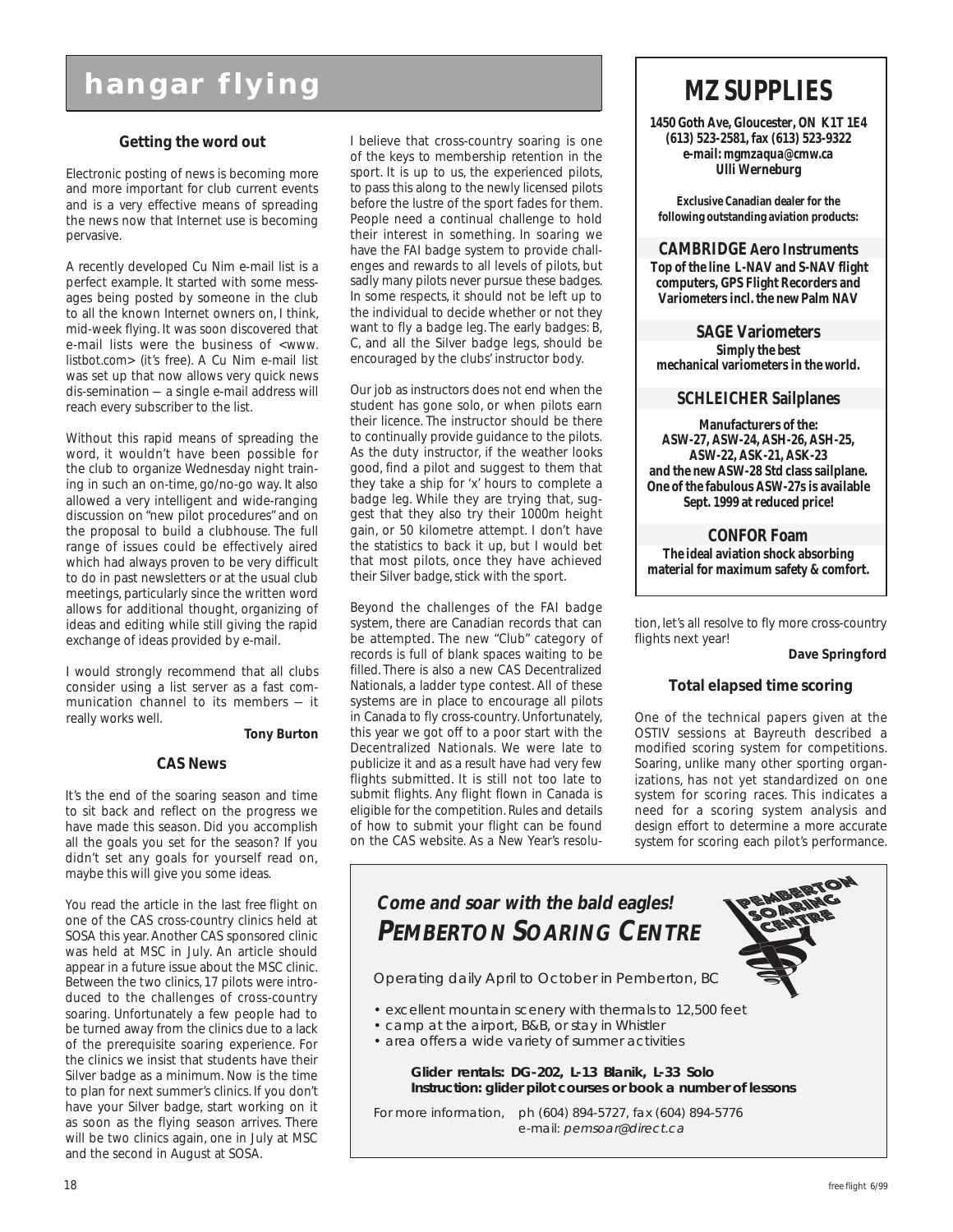The author's analysis shows that using the measured performance of each pilot elapsed time — as his daily score, yields the highest accuracy.

The system would select as champion the pilot with the lowest total elapsed time over the entire contest. This would also be the pilot who flies the total distance of the contest at the highest speed. He illustrated that the 1000 point scoring system does not accurately score the measured performance of pilots in sailplane races. (Anyone wishing to send comments or questions to the author, Dr. Feldmaumer, on this proposal may do so at *<ventusnine@ aol.com>*)

#### **More PW-5s coming to Canada**

Trevor Florence has organized a container load of six PW-5s which are now in Vancouver after leaving Gdynia on 8 October. One of these gliders will remain in Invermere for visiting pilots and will be outfitted with a GPS for documenting badge and record flights. The five other ships will be sold.

High quality aluminum clamshell trailers are being fabricated specifically for the PW-5. If you, a club or individual, are interested in a PW-5 or a trailer sized for short-spanned ships, call Trevor at (604) 826-4330 (H) or (604) 838-1780 (cell).

#### **"To the edge of space"**

*Flight Journal* (the official monthly magazine of the Boeing Museum of Flight), October 1999, by Barnaby Wainfan.

This is an excellent article about the X-15 test flights, explaining the program progress, and what the dangers of flying this exotic airplane/glider were. The program spanned ten years (1958–68), and the three X-15s flew a

total of 199 flights. The X-15 achieved a top altitude of 354,200 feet, and speed of 4500 mph (Mach 6.7). In its high altitude stability performance, and particularly in its landing characteristics, it provided much of the proof of concept necessary for the Shuttle to fly successfully.

Here's an excerpt from the article, describing what it was like to fly and land it:

"The X-15 would launch from a B-52 mother ship at 45,000 feet and would accelerate and pull up into a steep climb to fly out of the atmosphere into "space-equivalent" conditions. Burnout occurred at about 160,000 feet at about 4000 mph and the airplane would then coast at zero-g to a maximum altitude and then nose over into a re-entry... it was coming almost straight down when it reentered... at 130,000 feet a hypersonic pullout began which was completed at 65,000 feet... after the pullout, it glided to the Edwards dry lake for an unpowered landing... the shape required for hypersonic stability made it very draggy at subsonic speeds, in the approach configuration with the gear and flaps down and the lower fin jettisoned, the X-15 had a maximum L/D of about 3:1... to have energy for the flare, it approached fast at an even steeper angle... a typical approach "glide" was flown at about 300 knots with a sink rate of over 10,000 ft/min... at about 900 feet, a 1.5g flare was initiated and the gear extended... touchdown was at about 200 knots."

And, how about this for control:

"... the X-15 had to fly in five flight regimes during a single flight: subsonic, supersonic, hypersonic, and exoatmospheric... the X-15 had three control sticks... a conventional, fighter-like central control stick was used during the launch and landing and for part of the up-and-away flight... at hypersonic speeds the airplane became very pitch sensitive... and during re-entry it was necessary to pull up to 6g while at hypersonic speed... a right-side stick allowed the pilot to fly the airplane with his forearm supported by an armrest to maintain precise control even while pulling high gs... the airplane was equipped with a reaction control system consisting of hydrogen peroxide fueled thruster rockets that were controlled using a lefthand stick... for use at altitudes above 99% of the earth's atmosphere... this system was later adapted for use on the Mercury spacecraft and was the ancestor of all augmented flight control systems found in almost all modern airplanes.

from Seattle Glider Council *Towline*

#### **What's new in Invermere**

Invermere has proven to give great access to the premier mountain, cross-country flying in Canada, but the airport had shortcomings which have now been addressed.

A new Pawnee towplane, C-FDUQ, will be ready by the spring.

Rod Taylor, a club mem-ber, levelled the previously rough infield into a large, smooth rigging and tiedown area. We seeded it with a durable field mix and it will be irrigated with city water which is promised for the spring of 2000. The tenting area has also been levelled and seeded and a couple of RV spots (water, minimum power, no sewer) will be set up. A taxiway has been cleared and levelled the full length of the runway which will allow glider access to the north end of the airfield without blocking the runway. Staging areas at both ends will allow easier access on and off the button.

#### **Trevor Florence**

tows around the Pendleton triangle. Moy soloed in gliders. Ronald, the eldest son, went on to obtain commercial and airline ratings, while Margot in Australia and David became private pilots; Paul is an artist in Lethbridge.

In the early '60s, Elvie and the late Norm Tucker shared ownership in a Slingsby Skylark 3; later Elvie owned for more than 20 years a Glenn Lockhard-built HP-14. Elvie took part in some national competitions. A friend reports he made a Diamond height climb at Sugarbush, VT. Over the years he has been a towpilot and gliding instructor at the club. He was often active in maintenance and construction projects, and helped the club with financial advice. With bull horn and radio transceiver in hand, he acted as field manager for the 50th Anniversary celebrations of the club at Pendleton in 1992.

**Elvie Smith from page 4** Early on, his flying interests turned to include personal transportation on one hand and aerobatic flying on the other. He bought a Chipmunk with four others, then a Navion. A Beech Baron that succeeded the Navion took him and family across the Canadian Arctic, to the Cayman Islands via Cuban airspace, and twice across the Atlantic and back. After the Chipmunk, in the '90s, Elvie and his sons replaced it with a Pitts Special biplane and further developed their aerobatic skills. The Pitts was followed by a Steen Skybolt, then a Yak 55M in 1997, one of the top aerobatic craft of the world. As well, he maintained currency on club sailplanes.

> As recently as 1998, Elvie was vital and vigorous at Pendleton, taking friends for a jaunt in the Baron, later shooting off at a high rate of climb in the 360 hp Yak for some aerobatics. That fall, he had his second transatlantic Baron flight, a demanding task he wrote up for COPA. His words reflected his

continuing love of flight, adventure, and family, as well as concern for younger pilots who might underestimate the difficulties and costs of a crossing of the 'pond'. Elvie accumulated more than 5300 hours of flying and gliding experience.

For all the distinguished career, honorary doctorates, honours and awards from aerospace technical and industry associations, his Order of Canada, and his induction into Canada's Aviation Hall of Fame, Elvie remained friendly and accessible to his gliding associates. He remembered old friends and gave them valuable time and help in dealing with personal emergencies. His son could say at Elvie's funeral that he had never heard him speak unkindly of anyone.

Some words of John Gillespie Magee Jr. from *High Flight* aptly describe Elvie, his career, and his flying ... he "topped the windswept heights with easy grace".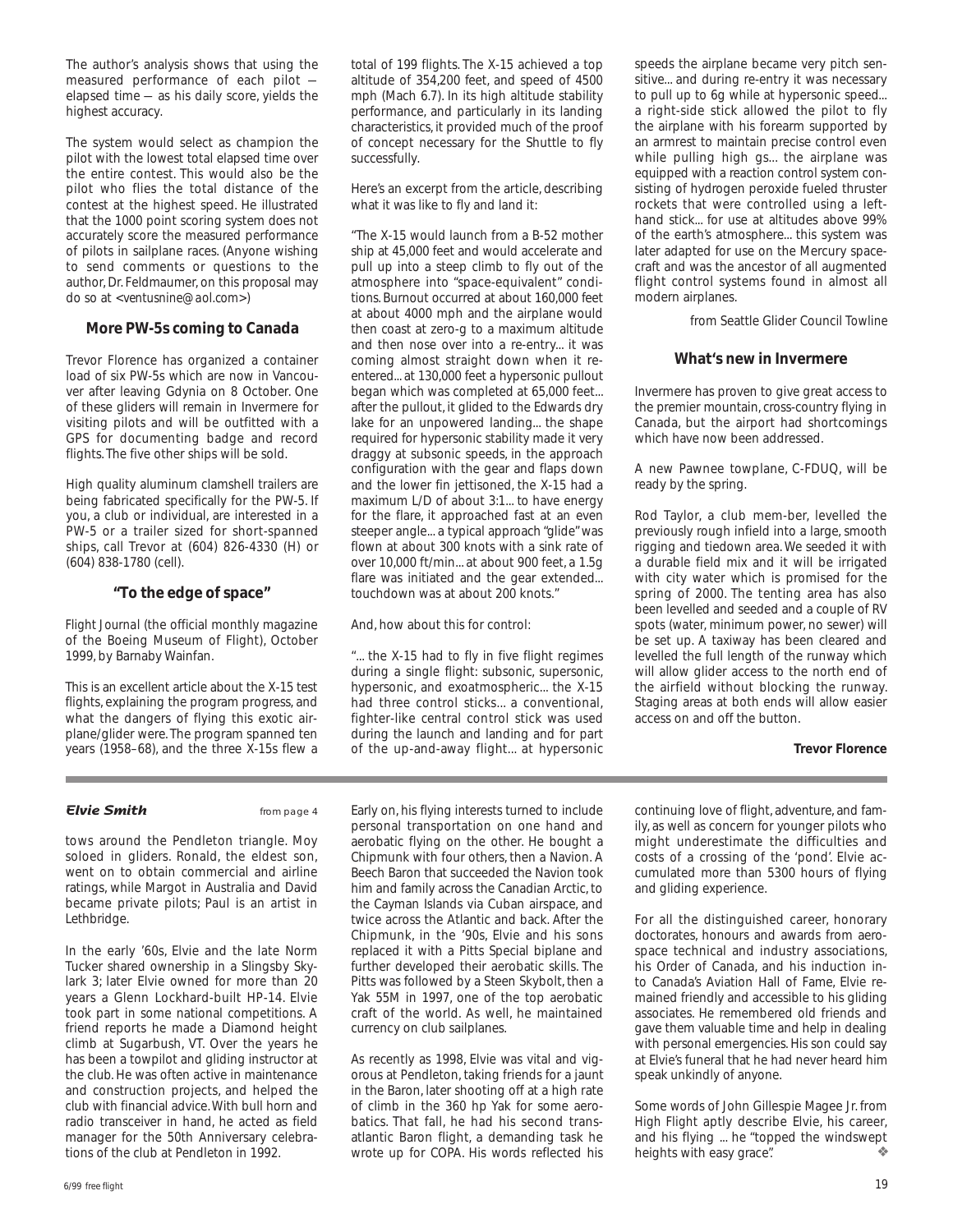## **SAC news**

#### **INSURANCE and SAFETY accidents will cost you more**

As another year of extraordinary personal and property losses draws to an end, discussions between the Insurance committee, our insurers, the Board, and the Flight Training & Safety committee turned to what can be done to improve the safety record. Not only is this record poor from an objective review of accidents, but also comparisons with other countries rank Canada very unfavourably.

Accordingly, FT&S will be taking a number of initiatives, the first of which will be the hosting of regional safety seminars over the winter. It is clearly important that clubs take an active role in these safety initiatives. *Interactions with the insurers have moved on from the review to what we as an organization are doing to turn the situation around.*

The "safety audit" is a visible example of one of these initiatives and an important demonstration to the insurers and to Transport Canada that we are serious about safety. The preparation of club safety audits was only recommended in the past, which is perhaps the reason why only a handful of clubs have completed it. This winter, when the planes are stored away, is a perfect time to bring together club members to complete this task.

It is strongly recommended that the audits be completed over the winter and forwarded to FT&S by February 2000 so that we will be able to demonstrate for our insurance renewal that the program is active.

#### *If compliance is not voluntary, consideration will have to be given to making insurance coverage in 2001 conditional on receiving the safety audit report.*

Coupled with this, there is a more stringent review of applications from new clubs and private owners to join the insurance plan.

#### *Obtaining coverage will now require an assessment by FT&S and provision of history just as it would in the marketplace.*

Concerns over the level of insurance premiums paid by clubs and private owners have been growing, particularly in the last few years as continuing high loss levels have pushed our renewals higher. In the past, our premiums have been calculated without regard to club or individual claim histories. This is not the way that risks are assessed in the market, and causes all of us to pay an equivalent premium that is based on the loss statistics of the whole SAC fleet.

This might be fair if losses were spread randomly among clubs and individuals over the years. However, where extraordinary high or repeated claims are made by a few parties, this policy leads to unfairness to those with a good record effectively being made to subsidize those who are suffering the high losses. The current policy offers no financial incentive to clubs or individuals to enforce or follow safe practices.

The Board, in consultation with the Insurance committee and our agents, has studied this issue, and has arrived at the following modification which will be implemented for the next renewal:

*Clubs. Commencing with the year 1999, for every year in the previous three that a club makes claims that exceed 5% of their club fleet insured value, they will be assessed a 5% increase in premium.*

*Private Owners. Commencing with the year 1999, for every year in the previous three that individuals have made insurance claims, they will be assessed a 5% increase in premium.*

It is hoped by taking these initiatives, we can turn around the recent history and demonstrate our priority on safety before Transport Canada or our insurers take action for us.

#### **Richard Longhurst**

chairman, SAC Insurance committee



major and minor repair and inspection in:

• steel tube, and wood and fabric • stressed skin aluminum • composites

**Chris Eaves, XU Aviation Ltd. 2450 Aviation Lane, London, ON N5V 3Z9**

ph (519) 452-7999, fax (519) 452-0075 e-mail: xu-aviation@sympatico.ca TC Approved Maintenance Organization 24-88



#### **Toronto Area Glider Pilot Ground School** Winter 2000 Session starting week of 10 Jan.

York Soaring is hosting a Glider Pilot Ground School directed at beginning pilots to prepare them both for basic flight training and the Transport Canada examination. The course will be held either Tues, Weds, or Thurs evenings at the U of T Erindale campus in Mississauga. The 10 session Glider Pilot Ground School will be held from 7:30-10:30 pm on the evening, which is best for most students. The Basic course meets Transport Canada's licensing requirement for 15 hours of ground school and to prepare the student to write the Glider Pilot exam. However, other aspects of soaring of a more general nature will be covered as well. The material will be presented in a lecture format supported by videos.

Erindale College is on the east side of Mississauga Road just north of Dundas Street in Mississauga. For registration info or if you have any questions, contact Ulf Boehlau: (416) 410-3883 (W) *<ulf@problem.org>* (905) 884-3166 (H) *<cm855@torfree.net>* York Soaring *<www.yorksoaring.com>* has info.

#### **SAC AGM**, Montreal, QC

3-5 March, 2000 – watch the SAC Roundtable for up-to-date info. More in next issue.

#### **2nd Annual CAS Winter Soaring Seminar** Late March – details later

A full day soaring seminar, designed to kickstart the soaring season, will be held in the Toronto area in late March. This seminar is intended as a pre-season refresher for experienced pilots or as an introduction for the new cross-country pilot.

# *Solaire Canada*

Ed Hollestelle (519) 461-1464 ph/fx *solairecanada@sprint.ca*

**LX-100** Electronic audio vario with averager and 2 response settings *\$495* **ATR57** A new 2-1/4" panel-mounted 760 channel radio ready to install. *\$1395*

**ATR720A** 760 chanΩ VHF with mounting tray and wiring harness. *\$1695*

**ATR720C** Same as above with LCD display<br>and 10 channel memory. \$1995 and 10 channel memory.

**SHM1010** Boom mike and wiring (as installed by most glider manufacturers. *\$175* **Colibri** FAI approved recorder (the size of a small package of cigarettes) with navigation and data screen. *\$1395*

**LX-5000** The ultimate GPS/final glide computer system with large graphic display, FAI flight recorder, and moving map with air-<br>space and task displays space and task displays.

**DX 50** The newest GPS flight data computer/recorder, only 2 LCDs.

*(special purchase) \$2995*

**FSG71M** Dittel radio, fits 2 1/4" hole. *\$2795*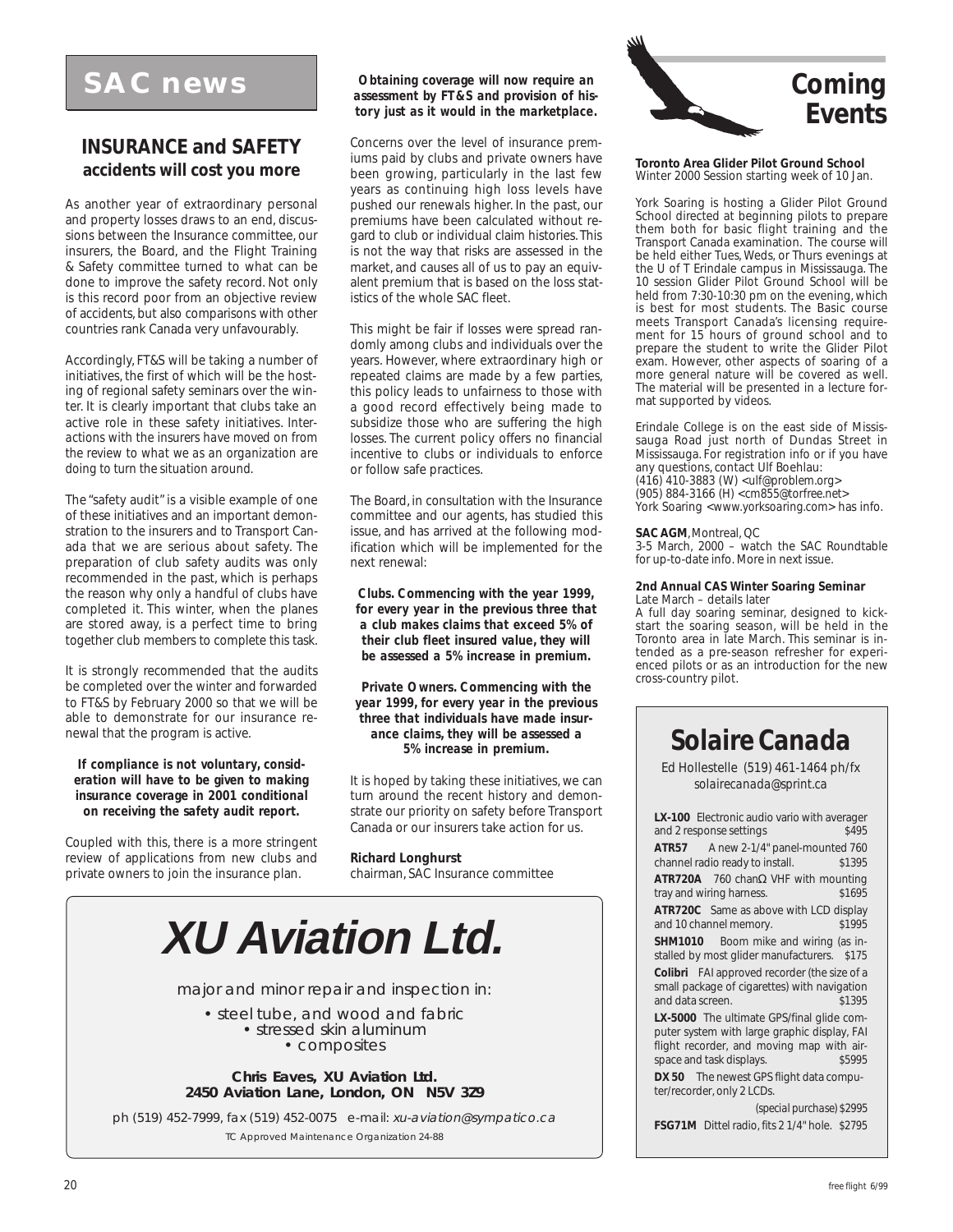#### **Directors & Officers**

#### **President, Quebec & Atlantic** Pierre Pepin (1999) 590 rue Townshend St-Lambert, QC J4R 1M5 (514) 671-6594 (H) (514) 761-7015 (B) (514) 768-3637 (F) prpepin@videotron.ca

**VP & Ontario** Richard Longhurst (1999) 100 - 1446 Don Mills Road Don Mills, ON M3B 3N6 (416) 391-2900 (H) (416) 391-3100 ext 250 (B) (416) 391-2748 (F) richard\_longhurst@ mintzca.com

#### **Prairie**

Howard Loewen (1998) 233 Lamont Boulevard Winnipeg, MB R3P 0E8 (204) 489-1148 (H)  $(204)$  489-3086 (F) loewenhw@mbnet.mb.ca

# **Alberta** David McAsey (1998) 47-2300 Oakmoor Dr SW

Calgary, AB T2V 4N7 (403) 281-7962 (H) (403) 281-0589 (B&F) mprsoar@agt.net **Pacific**

Harald Tilgner (1998) 50090 Lookout Rd, RR2 Chilliwack, BC V4Z 1A5 (604) 858-4312 (H) (604) 521-5501 (club)

**Exec Dir & Treas** Jim McCollum 6507 Bunker Road Manotick, ON K4M 1B3 (613) 692-2227 (H) (613) 829-0536 (B) (613) 829-9497 (F) sac@sac.ca

**Legal Counsel** Robert Wappel

#### **Committees**

**Air Cadets** Dave Hennigar 404 Moray Street Winnipeg, MB R3J 3A5 dhengr@mb.sympatico.ca

#### **Airspace** Bill Green 2181 West 22 Avenue Vancouver, BC V6L 1L4 (604) 737-1136 (H) (604) 886-8981 (cottage) Mbrs: Ian Grant grant.i@atomcon.gc.ca<br>Roger Harris rharris @petrillobujold.ca<br>Scott McMaster

scott@mcmail.cis.mcmaster.ca

**Archives/Historian** Barrie Jeffery 2201 Fox Crescent Ottawa, ON K2A 1H7 (613) 596-1345 ai758@freenet.carleton.ca

**Contest Letters** Robert Binette 5140 St-Patrick

Montreal, QC H4E 4N5 (514) 849-5910 (H) (514) 362-7365 (F)

#### **FAI Awards** Walter Weir 3 Sumac Court Burketon RR 2 Blackstock, ON L0B 1B0 (905) 263-4374 (H)

waltweir@inforamp.net

**FAI Records** Frank Cwikla 35 Mapleton Drive Winnipeg, MB R2P 0J4 (204) 632-4773 (H) fcwikla@lark.gawd.mb.ca

**Flt Training & Safety** Ian Oldaker "Willow Spinney", RR1 Limehouse, ON L0P 1H0 (905) 873-6081 (H) (905) 873-0110 (F) oldaker@aztec-net.com Mbrs: Dan Cook Tom Coulson Fred Kisil

Terry Southwood

#### **Free Flight** Tony Burton, Box 1916 Claresholm, AB T0L 0T0 (403) 625-4563 (H&F)

free-flt@agt.net **Insurance** Richard Longhurst 100 - 1446 Don Mills Rd Don Mills, ON M3B 3N6 (416) 391-2900 (H) (416) 391-3100 ext 250 (B) richard\_longhurst@ mintzca.com Mbr: Doug Eaton

**Medical** Dr. Peter Perry 64 Blair Road Cambridge, ON N1S 2J1 (519) 623-1092 (H) (519) 740-6547 (B) Mbr: Dr. WL Delaney

**Meteorology** Bernie Palfreeman 266 Place de Brullon Boucherville, QC J4B 2J9 (514) 655-5935 (H)

#### **Sporting**

Jörg Stieber Box 25, Plattsville, ON N0J 1S0 (519) 684-7372 (H) (519) 662-2840 (B) joerg@odg.com Mbrs: Colin Bantin ccbantin@globalserve.net Tony Burton free-flt@agt.net

#### **Technical**

Paul Fortier RR2, Mountain, ON K0E 1S0 (613) 989-1634 (H&F[call 1st]) ae605@freenet.carleton.ca Mbrs: Chris Eaves Herb Lach Glenn Lockhard

**Trophy Claims** David McAsey 47 - 2300 Oakmoor Dr SW Calgary, AB T2V 4N7 (403) 281-7962 (H) (403) 281-0589 (B&F) mprsoar@agt.net

**World Contest & IGC Cdn delegate** Jörg Stieber see Sporting

# **SA C C L U b s** TORONTO SOARING CLUB SWAN VALLEY SOARING ASSN

#### **ATLANTIC ZONE**

BLUENOSE SOARING CLUB Dick Vine 11 Garrett Street Dartmouth, NS B2W 2N9 (902) 434-1573

#### **QUEBEC ZONE**

AERO CLUB DES OUTARDES Gérard Savey 16 Place Valmont Loraine, QC J6Z 3X8 (514) 621-4891

ASSOCIATION DE VOL À VOILE CHAMPLAIN Sylvain Bourque 820 des Grosseilliers Boucherville, QC J4B 5S2 (514) 771-0500

CLUB DE VOL À VOILE DE QUEBEC Gilles Boily 12235, Mgr Cooke Québec, QC G2M 2M5 (418) 843-8596

MONTREAL SOARING **COLINCIL** Box 1082 St-Laurent, QC H4Z 4W6 (613) 632-5438 (airfield)

CLUB DE VOL À VOILE MONT VALIN 3434 Ch. Ste Famille Chicoutimi, QC G7H 5B1 AIR SAILING CLUB Kurt Meyer 5 Stratheden Road Toronto, ON M4N 1E2 (416) 804-0204 cell

**ONTARIO ZONE**

ARTHUR GLIDING CLUB 10 Courtwood Place North York, ON M2K 179

BASE BORDEN SOARING Ray Leiska 88 Saskatchewan Blvd Borden, ON L0M 1C0 (705) 424-2432 H (705) 424-1200 ext 2479 B

BEAVER VALLEY SOARING Doug Munro 187 Chatham Avenue Toronto, ON M4J 1K8 (416) 466-1046

BONNECHERE SOARING Iver Theilmann 7 Hoffman Avenue Petawawa, ON K8H 2J4 (613) 687-6836

CENTRAL ONTARIO SENTING **ASSOCIATION** Bob Leger 866 Hyland Street Whitby, ON L1N 6S1 (905) 668-5111 H (416) 973-8534 B

ERIN SOARING SOCIETY Box 36060 9025 Torbram Rd Bramalea, ON L6S 6A3 GATINEAU GLIDING CLUB Andrew Robinson 50 Majestic Drive Nepean, ON K2G 1C8 (613) 226-7616

GREAT LAKES GLIDING Richard Longhurst 100 - 1446 Don Mills Road Don Mills, ON M3B 3N6 (416) 391-2900 (H) (416) 391-3100 ext 250 (B) (416) 391-2748 (F)

GUELPH GLIDING & SOARING ASSOCIATION Paul Nelson 183 Norfolk Street Guelph, ON N1H 4K1 (519) 821-9610 (519) 821-8550 F

LONDON SOARING SOCIETY Sue & Chris Eaves 11 Pinehurst Drive Dorchester, ON N0L 1G2

RIDEAU GLIDING CLUB Box 307 Kingston, ON K7L 4W2 (613) 389-0485

Box 1164 (served by machine) Dennis Descoteau<br>Manotick, ON K4M 1A9 400 - 4 Street RIDEAU VALLEY SOARING (613) 489-2691

SOSA GLIDING CLUB Pat O'Donnell 74 Lincoln Avenue Brantford, ON N3T 4S9 (519) 753-9136

Alex Foster 10 Blyth Street Richmond Hill, ON L4E 2X7 (905) 773-4147

PRINCE ALBERT GLIDING & SOARING CLUB Keith Andrews 219 Scissons Court Saskatoon, SK S7S 1B7 (306) 249-1859 H (306) 933-7498 B

REGINA GLIDING & SOARING CLUB Jim Thompson Box 4093, Regina, SK S4P 3W5 (306) 789-1535 H (306) 352-5252 W fly@soar.regina.sk.ca

SASKATOON SOARING CLUB Brian Galka 203B Reid Road Saskatoon, SK S7N 2W5 (306) 652-7966 H (306) 956-7200 B

WESTMAN SOARING CLUB Brandon, MB R7A 3H2 (204) 726-1230 H (204) 727-1603 F WINNIPEG GLIDING CLUB

Susan or Mike Maskell 1489 Liberty Street Winnipeg, MB R3S 1A5 (204) 831-8746

Brian Tigg, Box 922 Swan River, MB ROL 170 (204) 734-5771

#### **ALBERTA ZONE**

CENTRAL ALBERTA SOARING CLUB John Mulder 141 Bergen Crescent NW Calgary, AB T3K 1J2 (403) 739-4449 H (403) 216-4051 B jamulder@telusplanet.net

COLD LAKE SOARING CLUB Box 5108, Stn Forces Cold Lake, AB T9M 2C3 (780) 594-SOAR

CU NIM GLIDING CLUB Al Hoar 6316 Dalsby Road NW Calgary, AB T3A 1Y4 (403) 288-7205 H (403) 569-4311 B  $h$ narra@cadvision.com

EDMONTON SOARING CLUB John Broomhall 1040 - 107 Street Edmonton, AB T6J 6H2 (780) 438-3268  $inh@cincra$ 

GRANDE PRAIRIE SOARING SOCIETY Box 22044 Grande Prairie, AB T8V 6X1 (780) 539-6991

#### **PACIFIC ZONE**

ALBERNI VALLEY SOARING ASSN Doug Moore  $Site$  310  $C6$ Port Alberni, BC V9Y 7L7 (250) 723-9385

ASTRA Harry Peters 30264 Sunset Crescent Mount Lehman, BC V4X 1Y5 (604) 856-5456

BULKLEY VALLEY SOARING Ted Schmidt Box 474 Smithers, BC V0J 2N0 (250) 847-3585 (250) 847-2231

EAST KOOTENAY SOARING Don Miller Box 276 Invermere, BC V0A 1K0 (250) 342-3201 H (250) 342-3811 B

PEMBERTON SOARING Rudy Rozsypalek Box 725 Pemberton, BC V0N 2L0 (604) 894-5727 pemsoar@direct.ca

SILVER STAR SOARING ASSN John Urbas 7909 Kalview Drive Vernon, BC V1B 2S3 (250) 542-0529 H

VANCOUVER SOARING ASSN David Clair 3223 West 26 Avenue Vancouver, BC V6L 1W2 (604) 739-4265 H dclair@istar.ca

# TORONTO SOARING CLUB

YORK SOARING ASSOCIATION 10 Courtwood Place North York, ON M2K 179

#### **PRAIRIE ZONE**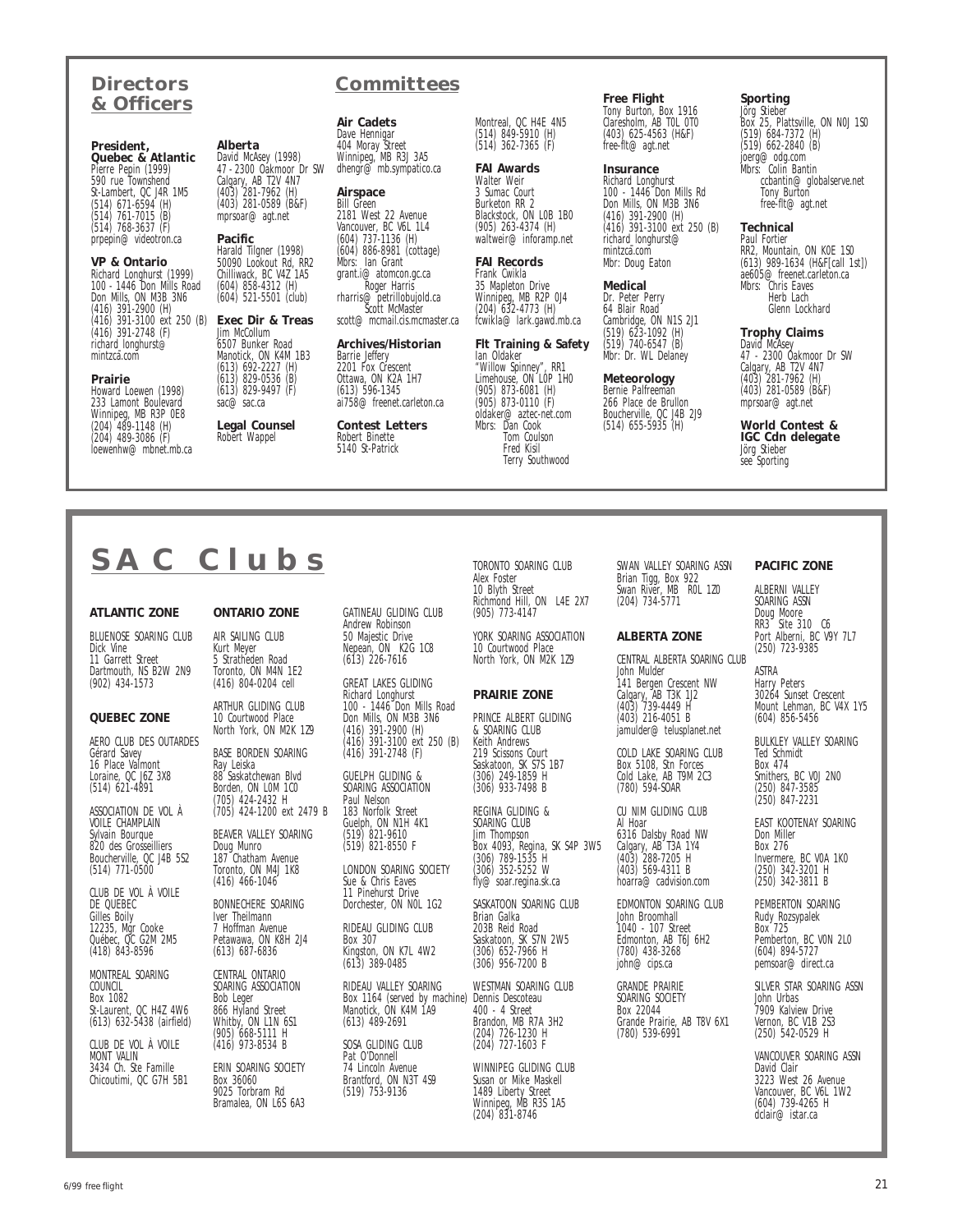# **FAI badges Walter Weir**

3 Sumac Court, Burketon, RR2, Blackstock, ON L0B 1B0 (905) 263-4374, *<waltweir@inforamp.net>*

| 286 David Springford SOSA |      |  |
|---------------------------|------|--|
| 287 Peter Foster          | York |  |
|                           |      |  |

#### *SILVER BADGE*

| 916<br><b>Charles Peterson</b><br>917<br>Robert Katz<br>918<br>Rafael Bravo<br>919<br><b>Harald Schnetzler</b><br>920<br>Chris Gough<br>Alan Hoar<br>921<br>922<br><b>Werner Amsler</b><br>923<br>Greg Bennett<br>924<br><b>Walter Clark</b> | York<br><b>MSC</b><br>SOSA<br>Vancouver<br>SOSA<br>Cu Nim<br>COSA<br>MSC<br><b>MSC</b> |          |             |                 |  |
|----------------------------------------------------------------------------------------------------------------------------------------------------------------------------------------------------------------------------------------------|----------------------------------------------------------------------------------------|----------|-------------|-----------------|--|
| GOLD DISTANCE                                                                                                                                                                                                                                | (300 km flight)                                                                        |          |             |                 |  |
| Peter Foster                                                                                                                                                                                                                                 | York                                                                                   | 304.7 km | ASW-24      | Arthur East, ON |  |
| GOLD ALTITUDE (3000 m gain)                                                                                                                                                                                                                  |                                                                                        |          |             |                 |  |
| David Springford                                                                                                                                                                                                                             | SOSA                                                                                   | 3660 m   | ASW-20      | Minden, NV      |  |
| William McArthur                                                                                                                                                                                                                             | Alberni                                                                                | 4200 m   | Astir CS77  | Ephrata, WA     |  |
| Werner Amsler                                                                                                                                                                                                                                | COSA                                                                                   | 3290 m   | DG-300      | Minden, NV      |  |
| <b>GOLD/SILVER DURATION (5 hour flight)</b>                                                                                                                                                                                                  |                                                                                        |          |             |                 |  |
| lan Ward                                                                                                                                                                                                                                     | Vancouver                                                                              | 5:10h    | Grob 102    | Hope, BC        |  |
| Robert Katz                                                                                                                                                                                                                                  | <b>MSC</b>                                                                             | 5:17h    | Blanik L-13 | Hawkesbury, ON  |  |
| Rafael Bravo                                                                                                                                                                                                                                 | SOSA                                                                                   | 5:22h    | Astir CS77  | Rockton, ON     |  |
| Chris Gough                                                                                                                                                                                                                                  | SOSA                                                                                   | 5:13h    | $1-26$      | Rockton, ON     |  |
| <b>Greg Bennett</b>                                                                                                                                                                                                                          | <b>MSC</b>                                                                             | 6:10h    | PW-5        | Hawkesbury, ON  |  |
| <b>Behzad Shroff</b>                                                                                                                                                                                                                         | <b>SOSA</b>                                                                            | 5:16h    | Astir CS77  | Rockton, ON     |  |
| <b>Walter Clark</b>                                                                                                                                                                                                                          | MSC                                                                                    | 5:17h    | $1-26$      | Hawkesbury, ON  |  |

| SILVER DISTANCE   | (50 km flight) |          |                   |                        |
|-------------------|----------------|----------|-------------------|------------------------|
| Charles Peterson  | York           | 62.1 km  | $1 - 23$          | Arthur East, ON        |
| Robert Katz       | MSC.           | 60.3 km  | $1 - 26$          | Hawkesbury, ON         |
| Rafael Bravo      | <b>SOSA</b>    | 62.2 km  | $1 - 26$          | Rockton, ON            |
| Harald Schnetzler | Vancouver      | 108.0 km | $LP-49$           | Invermere, BC          |
| Chris Gough       | <b>SOSA</b>    | 62.2 km  | $1 - 26$          | Rockton, ON            |
| Alan Hoar         | Cu Nim         | 112.1 km | <b>Std Cirrus</b> | <b>Blk Diamond, AB</b> |
| Greg Bennett      | <b>MSC</b>     | 65.6 km  | $1 - 26$          | Hawkesbury, ON         |
| Walter Clark      | <b>MSC</b>     | 59.0 km  | $1-26$            | Hawkesbury, ON         |

#### **SAC SUPPLIES FOR CERTIFICATES AND BADGES ARTICLES ACVV POUR CERTIFICATS ET INSIGNES**

Please enclose payment with order; price includes postage. GST not required. Ontario residents, add 8% sales tax. Items 1–6 and 13–17 available from SAC office. Check with your club first if you are look-1 FAI 'A' badge, silver plate pin  $\frac{1}{2}$  FAI 'B' badge, silver plate pin <sup>2</sup> FAI 'B' badge, silver plate pin the limit of product and the state of the state of the state pin (12 for \$55)<br>2 SAC BRONZE badge pin *(available from your club)* (12 for \$55) \$ 6.00 Insigne ACVV BRONZE *(disponible au* \$ SAC BRONZE badge pin *(available from your club)* (12 for \$55) \$ 6.00 FAI 'C' badge, cloth, 3" dia. 4 FAI 'C' badge, cloth, 3" dia. \$ 6.00 Insigne FAI 'C', écusson en tissu, 3" dia. 5 FAI SILVER badge, cloth 3" dia. \$12.00 Insigne FAI ARGENT, écusson en tissu, 3" dia. 6 FAI GOLD badge, cloth 3" dia.<br>
7 FAI 'C' badge, silver plate pin the state of the state of the state of the state of the state of the state o<br>
10. Subset of the state of the state of the state of the state of the state o 7 FAI 'C' badge, silver plate pin the state of the state of the state of the state of the state of the state o<br>18 FAI SILVER badge, pin the state of the state of the state of the state of the state of the state of the sta FAI SILVER badge, pin and the state of the state of the state of the state of the state of the state of the state of the state of the state of the SAI GCLD badge or FAI GCLD badge or the state of the state of the state of 9 FAI GOLD badge, gold plate pin<br>Items 7–12 ordered through FAI awards chairman – see Committees list Les articles 7–12 sont disponibles au président des prix de la FAI *Items 7–12 ordered through FAI awards chairman – see Committees list Items 10, 11 not stocked – external purchase approval given* 10 FAI GOLD badge 10k or 14k pin United States of Texas and Texas of Texas insigne FAI OR, 10k ou 14k or 14k or<br>11 FAI DIAMOND badge, 10k or 14k pin and diamonds the states of the Insigne FAI DIAMAND, 10k ou 14k et diamand 11 FAI DIAMOND badge, 10k or 14k pin and diamonds<br>12 FAI Gliding Certificate (personal record of badge achievements) \$10.00 Certificat FAI de vol à voile (receuil des insignes) 12 FAI Gliding Certificate (personal record of badge achievements) \$10.00<br>Processing fee for each FAI application form submitted \$15.00 13 FAI badge application *(download from SAC website forms page)* n/c Formulaire de demande pour insignes 14 Official Observer application *(download from SAC website forms page)* n/c Formulaire de demande pour observateur officiel 15 SAC Flight Trophies application *(download from SAC website forms page)* n/c<br>16 FAI Records application *(download from SAC website forms page)* n/c<br>16 FAI Records application *(download from SAC website forms page)* n/ 16 FAI Records application *(download from SAC website forms page)* n/c Formulaire de demande pour records FAI Flight Declaration *(download from SAC website forms page)* n/c Formulaire de déclaration de vol par feuille 17 Flight Declaration *(download from SAC website forms page)* 

The following badge legs were recorded in the Canadian Soaring Register during the period 9 Sept to 3 Nov 1999.

#### *GOLD BADGE*

| ILVER BADGE                    |             |
|--------------------------------|-------------|
| 16 Charles Peterson            | York        |
| 17   Robert Katz               | <b>MSC</b>  |
| 18 Rafael Bravo                | <b>SOSA</b> |
| 19 Harald Schnetzler Vancouver |             |
| 20 Chris Gough                 | SOSA        |
| 21 Alan Hoar                   | Cu Nim      |
| 22 Western American            | 0000        |

|                                                                 | Now in stock – the Soaring Society of Am<br>wall calendar, \$18 + \$5 p&h. Order from th<br>office for a saving over the US price. |
|-----------------------------------------------------------------|------------------------------------------------------------------------------------------------------------------------------------|
|                                                                 |                                                                                                                                    |
|                                                                 |                                                                                                                                    |
|                                                                 | ARTICLES ACVV POUR CERTIFICATS ET INSIGNES                                                                                         |
| Insigne FAI 'A', plaqué argent<br>Insigne EAL 'R' plagué argent |                                                                                                                                    |

Votre paiement dévrait accompagner la commande. La livraison est *Les articles 10, 11 ne sont pas en stock – permis d'achat externe*<br>Insigne FAI OR, 10k ou 14k **15.00 Frais de services** pour chaque formulaire de demande soumis<br>n/c Formulaire de demande pour insignes

incluse dans le prix. TPS n'est pas requise. Les résidents de l'Ontario sont priés d'ajouter la taxe de 8%. Les articles 1-6 et 13-17 sont disponibles au bureau de l'ACVV.

*SILVER ALTITUDE (1000 m gain)*

| Robert Katz             | <b>MSC</b>  | $1060 \,\mathrm{m}$ | Blanik L-13  | Hawkesbury, ON  |  |  |
|-------------------------|-------------|---------------------|--------------|-----------------|--|--|
| Rafael Bravo            | SOSA        | 1254 m              | Blanik L-13  | Rockton, ON     |  |  |
| Francois Tanguay        | Outardes    | $1230 \,\mathrm{m}$ | Blanik L-33  | Bromont, QC     |  |  |
| Daniel Bastien          | Outardes    | 1075 m              | Blanik L-13  | Bromont, QC     |  |  |
| Gerhard Novotny         | Edmonton    | $1200 \,\mathrm{m}$ | Zugvogel III | Chipman, AB     |  |  |
| Chris Gough             | <b>SOSA</b> | $1250 \,\mathrm{m}$ | Blanik L-13  | Rockton, ON     |  |  |
| Jack Sterken            | London, ON  | 1190 m              | $1 - 36$     | Embro, ON       |  |  |
| Werner Amsler           | COSA        | $3290 \,\mathrm{m}$ | DG-300       | Minden, NV      |  |  |
| Greg Bennett            | MSC         | 1320 m              | $1-26$       | Hawkesbury, ON  |  |  |
| C BADGE (1 hour flight) |             |                     |              |                 |  |  |
| 2631 Robert Katz        | <b>MSC</b>  | 1:24 h              | Krosno       | Hawkesbury, ON  |  |  |
| 2632 Rafael Bravo       | <b>SOSA</b> | 3:36h               | Blanik L-13  | Rockton, ON     |  |  |
| 2633 Jacques Faribault  | Outardes    | 1:24 h              | Ka-8B        | Bromont, QC     |  |  |
| 2634 Zdzislaw Oczynski  | York        | 1:05h               | $1-26$       | Arthur East, ON |  |  |
| 2635 Chris Gough        | SOSA        | 5:13h               | $1-26$       | Rockton, ON     |  |  |
| 2636 Greg Bennett       | <b>MSC</b>  | 6:10h               | <b>PW-5</b>  | Hawkesbury, ON  |  |  |
|                         |             |                     |              |                 |  |  |

*Congratulations to:* Chris Gough who earned his Silver Badge with two flights in July and one in September at the age 15 years – *and to:* Dale Kramer of SOSA, who flew a zig-zag three turnpoint flight of 1001.4 km at Ridge Soaring on 7 Nov. Details in the next issue.



ing for forms.

m the SAC<br>rice.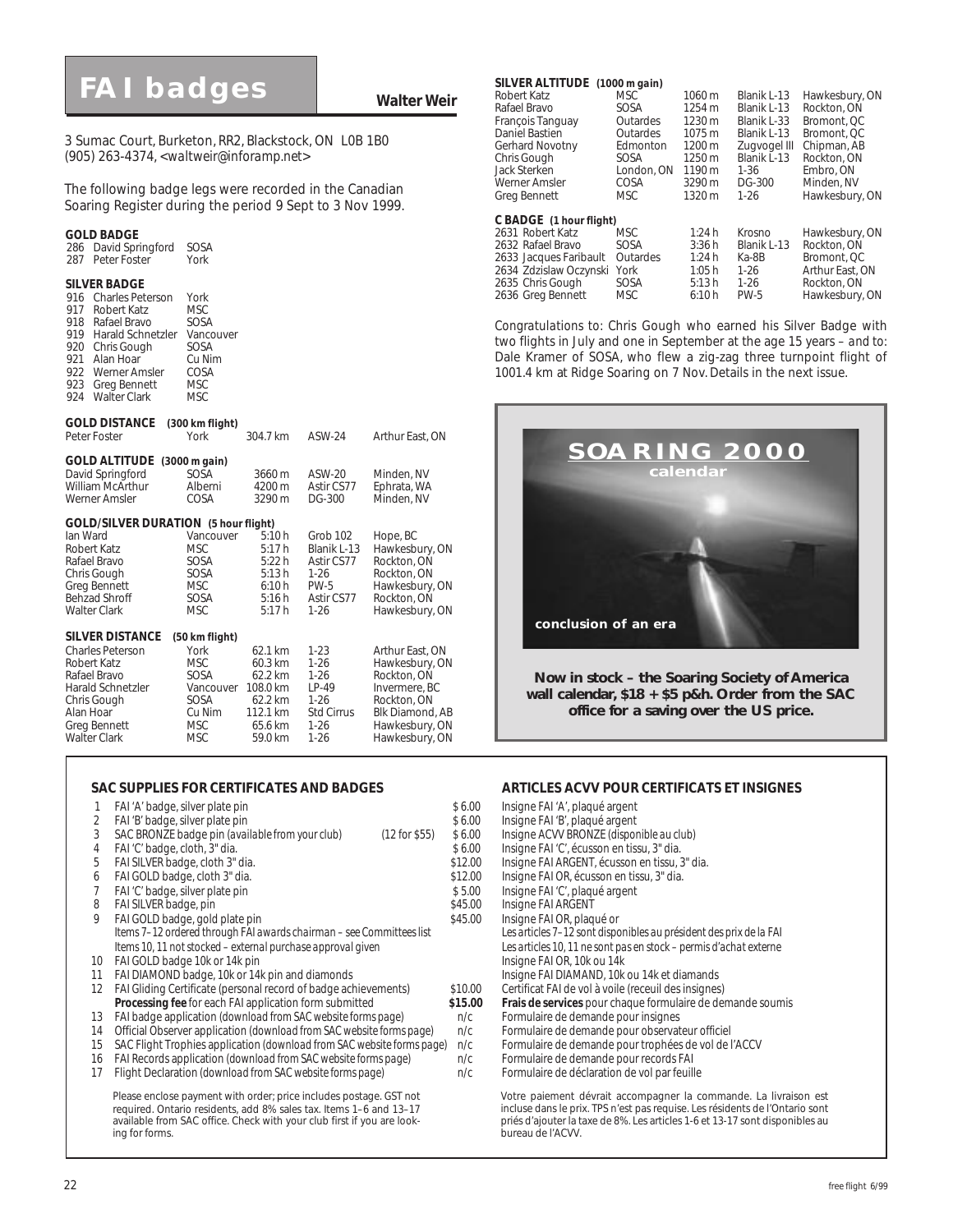



Personal ads are a free service to SAC members (please give me the name of your club). \$10 per insertion for nonmembers. **Send ad to editor**, not the national office, Box 1916, Claresholm, AB T0L 0T0 tel/fax (403) 625-4563, *free-flt@agt.net*

**Ad will run 3 times** unless you renew. Please tell me if your item has been sold sooner. Maximum ad length is 6 lines and subject to some editing as necessary.

#### **single seat**

**Tern**, C-GWKW, 845h, amateur-built in 1978. Always hangared, no accidents, L/D 34:1 @ 54 kts. Basic inst incl Cambridge audio, 720 chan radio, Strong chute. Encl trailer. Several 300 km triangle flights less than 5 hr. More info at *<http://www.accolade.ca/glider/>*. Owner: Wolfgang Weichert, call: Juergen at *<juergen @accolade.ca>* or (613) 746-7685.

**L-33 Solo**, 40 h, basic instruments, all ADs, beautiful ship (white with red and blue trim). \$US 20,500. In Pemberton. Rudy Rozsypalek (604) 894-5727, *<pemsoar@direct.ca>*

**HP16**, C-GAUZ, 534h, basic instruments, Winter audio vario, Tost winch hook, Schreder trailer, selfrigging equip with tow bar & wing wheel, covers. asking \$15,000. All parts for a motor conversion also available, \$2000. Willi Deleurant (416) 755-0359.

**Std. Libelle**, CF-QJS, #86, 862h, radio, computer/ vario, chute, trailer instruments, hangared at Beaver Valley Soaring Club. Asking \$22,000. Phone (519) 599- 6749 or e-mail *<ruthumm@bmts.com>*

**PIK20Bc**, C–GXWD, carbon fibre, 820h, vg cond, new paint, Ball 400 c/w netto & cruise, Edoaire 720 radio, chute, O2, gear warning. Call Lee Coates at (403) 242- 3056 or Denis Bergeron at (403) 526-4560.

**Std Jantar 2**, C-GFBO, 600TT, Sage mech. vario, Varicalc Vario/FG computer, G-meter, O2 system, Terra 720 radio. Replogle baro. Minden aluminum trailer. Located in Edmonton. \$31,000. John Broomhall, (780) 438-3268 *<john@cips.ca>*

**ASW 20**, C-FNVQ, ndh, 1160 h, 372 launches, good cond. Cambridge Nav director/vario/audio. Sage mechanical, back-up audio, radio, Smiley bags, solar panel, O2. Good homebuilt trailer. \$43,000. Peter Foster (905) 584-1920 *<pede.foster@ibm.net>*

**Ventus B**, C-GVRS "26", in excellent condition, 812 hours. Fully instrumented with Ilec computer, Ball vario, Dittel 720 channel radio, O2, Masak winglets and Cobra trailer. Call or e-mail Lee (403) 242-3056, *<coatesl@cadvision.com>* or Rod (403) 240-4374, *<crutcher@med.ucalgary.ca>*

**SZD-55**, C-FTVS, single owner, new in '96, full instruments (excl. GPS), rugged Trailcraft trailer, always kept in trailer, never damaged. Avail now, complete package \$70,000, Colin Bantin (905) 469-1980 (H), (416) 543-9222 (B) *<ccbantin@globalserve.net>*

**SZD-55-1**, C-GENQ, brand new 1999, factory test flight only, ready to fly, only \$US41,000. Ed Hollestelle (519) 461-1464.

#### **two seat**

**L-13 Blanik**, 2800 h, excellent condition, new upholstery, basic instruments and radio. \$US15,000. In Pemberton. Rudy Rozsypalek (604) 894-5727, *<pemsoar@direct.ca>*

#### **misc**

**SZD-55**, **half share** (or two 1/4 shares), 250h, immac cond, no damage history. Extensive instrumentation, clamshell trailer, chute, and rigging device. Glider at SOSA. \$32,000 or \$35,000 depending on instruments. Contact Nigel *<nigel.holmes@sympatico.ca>* (905) 387-1355. See the SZD website, *<http://csrp.tamu. edu/Soaring/SZD.55-1.html>*

**Chute**, Pioneer 26', \$250. (519) 354 - 8123 or *<pstrapp@ mnsi.net>*

**Baro**, EW-B electronic barograph & data logger, connects to your portable GPS. Steve Burany (SOSA). \$550 (905) 889-5779 or *<steve.burany@utoronto.ca>*

**Magazines**, 25 years of "Soaring" magazines (Jul 70 to Jan 96). \$150 obo. Dennis Miller (403) 236-9219, *<dennis.miller@home.com >*

**Baro**, Winter, smoke, \$200. David (613) 678-6565.

**Trailer**, alum covered tube construction, now set up for PIK wings. Tows well, sound, some hail dents. At Black Diamond, AB. Self-rigging **"Wing Thing"** dolly. Make offers. Mike Glatiotis, (403) 282-6121 *<mglatiot@cadvision.com>*

#### *Y2K Canadian Soaring Calendar*

A 2000 calendar has been designed by Kalli Brinkhaus of the Vancouver Soaring Association. It has beautiful pictures taken while soaring in BC and elsewhere. Send \$25 by cheque to: "BC Soaring Society", c/o 2336 Marine Drive, West Vancouver, BC V7V 1K8. Ray Richards, ph/fax (604) 926-6354 *<rrichards6332@home. com>*

#### **magazines**

**SOARING** — the monthly journal of the Soaring Society of America. Subscriptions US\$43. Credit cards accepted. Box E, Hobbs, NM 88241-7504. (505) 392- 1177, fax 392-8154. *<74521.116@compuserve.com>*

**NEW ZEALAND GLIDING KIWI** — the monthly journal of the New Zealand Gliding Association. US\$32/year (seamail). Private Bag, Tauranga, NZ. *<john@roake.gen.nz>*

**SAILPLANE & GLIDING** - the only authoritative British magazine devoted entirely to gliding. Bi-monthly. BGA, Kimberley House, Vaughan Way, Leicester, LE1 4SG, England. £17.50 per annum. fax 0116 251-5939 *<bga@gliding.co.uk>*

**AUSTRALIAN GLIDING / SKYSAILOR** — bimonthly journal of the Gliding and the Hang Gliding Federations of Australia. \$A40.50 surface mail, air \$A55. Payable by Bankcard, Visa, Mastercard. Box 1650, GPO, Adelaide, South Australia 5001. fax (03) 9379- 5519. *<AdminOfficer@gfa.org.au>*

**MOTORGLIDING INTERNATIONAL** — bimonthly jointly published by the Soaring Society of America and the British Gliding Association. \$US34 per annum, (505) 392-8154. *<info@ssa.org>*